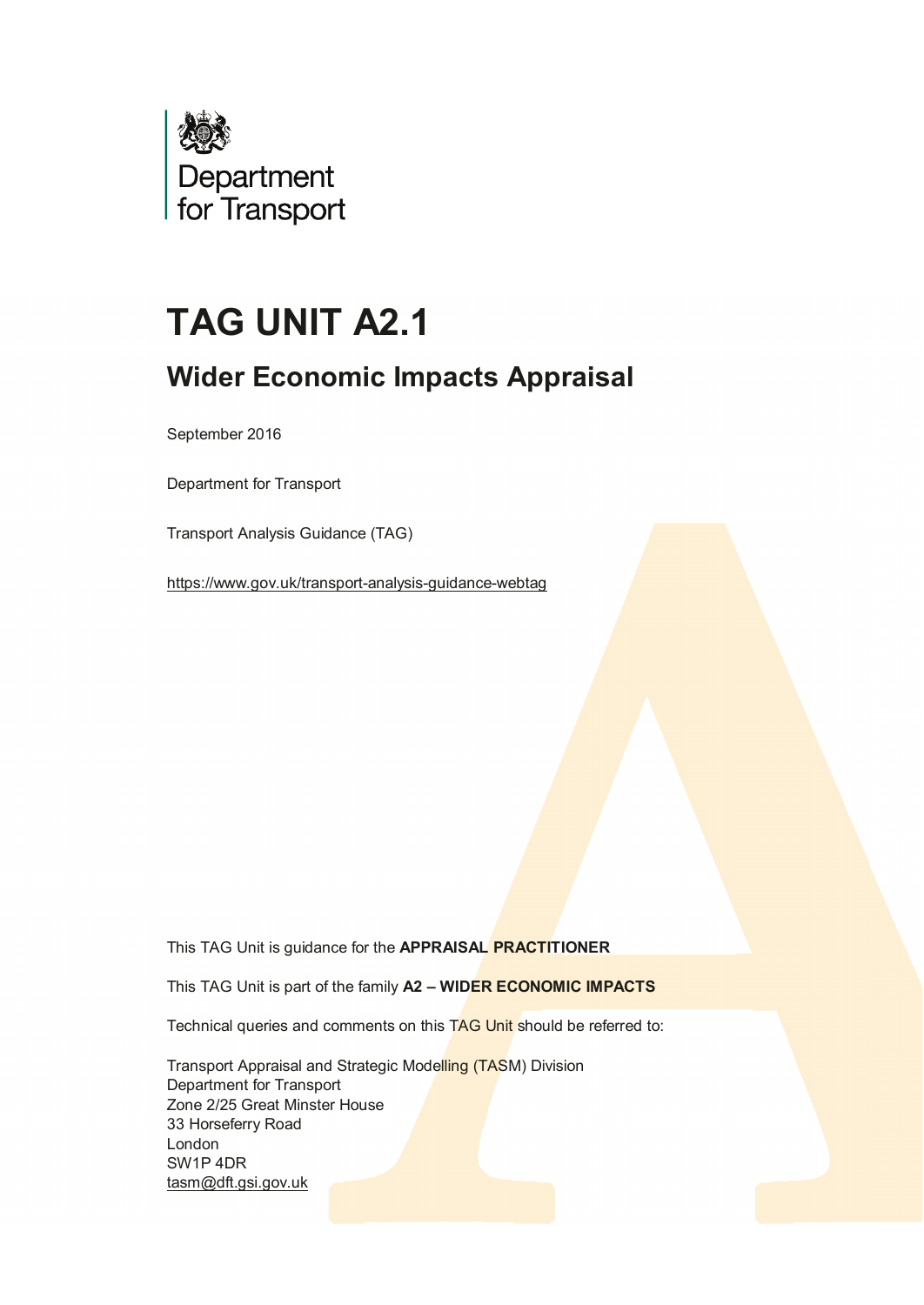## **Contents**

| 1                       | <b>Overview</b>                                                     | 1                |
|-------------------------|---------------------------------------------------------------------|------------------|
| 1.1                     | Introduction                                                        | 1                |
| 1.2                     | This TAG Unit                                                       | $\overline{2}$   |
| $\mathbf{2}$            | <b>Understanding Economic Performance and Transport Investment</b>  | $\boldsymbol{4}$ |
| 2.1                     | Introduction                                                        | 4                |
| 2.2                     | <b>Transmission Mechanisms</b>                                      | $\overline{4}$   |
| 2.3                     | Capturing Economic Impacts in Transport Appraisal                   | 6                |
| 2.4                     | The role of GDP and other economy metrics in transport appraisal    | 8                |
| $\mathbf{3}$            | <b>Quantifying Economic Impacts</b>                                 | 10               |
| 3.2                     | Levels of Analysis                                                  | 10               |
| 3.3                     | <b>Transport Models</b>                                             | 12               |
| 3.4                     | Supplementary Economic Models (SEM)                                 | 13               |
| 3.5                     | Complementary Interventions                                         | 13               |
| 3.6                     | Size of Geographical Study Area and Displacement                    | 15               |
| 4                       | <b>Valuing Wider Economic Impacts</b>                               | 15               |
| 4.1                     | Introduction                                                        | 15               |
| 4.2                     | <b>Welfare Analysis</b>                                             | 16               |
| 4.3                     | User Benefits and Land Value Uplift                                 | 18               |
| 4.4                     | Gross Domestic Product Analysis within the Transport Business Cases | 19               |
| 5                       | <b>Documenting Analysis - Economic Impacts Report</b>               | 20               |
| 5.2                     | <b>Economic Narrative</b>                                           | 20               |
| 5.3                     | <b>Technical Analysis</b>                                           | 22               |
| 6                       | <b>Reporting Impacts</b>                                            | 24               |
| 6.1                     | Introduction                                                        | 24               |
| 6.2                     | Reporting Impacts within the Transport Business Case                | 24               |
| 6.3                     | Reporting Impacts within the Economic Case                          | 24               |
| 6.4                     | Reporting Impacts in the Strategic Case                             | 26               |
| 7                       | <b>References</b>                                                   | 28               |
| <b>Annex A Glossary</b> |                                                                     |                  |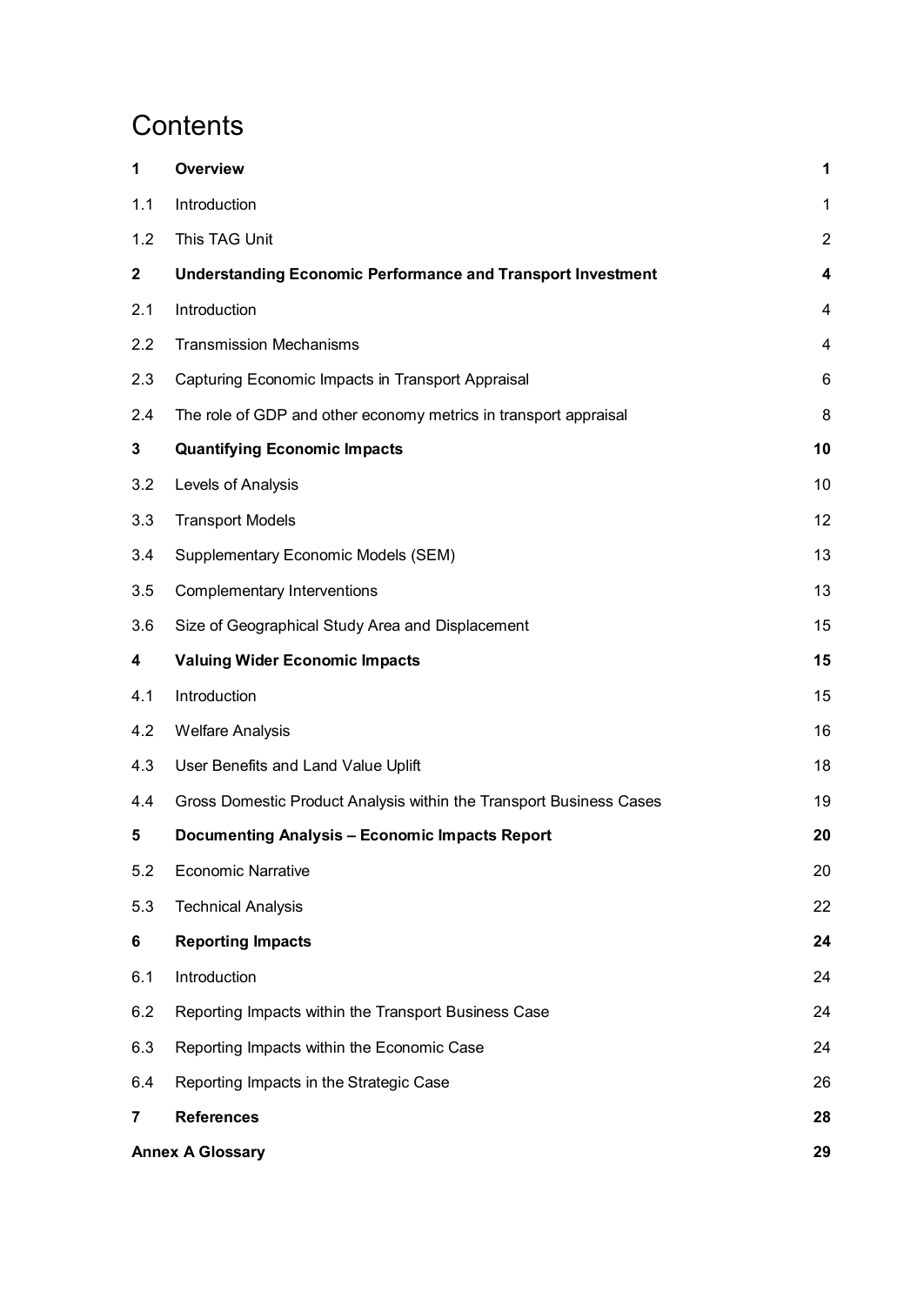## <span id="page-2-0"></span>**1 Overview**

## <span id="page-2-1"></span>**1.1 Introduction**

- Within welfare analysis, economic impacts are primarily captured by the estimation of user benefits e.g. as a result of time savings. Under a well-defined set of circumstances user benefits will capture the entire welfare effects of a transport investment. However, if there are 'distortions' or market failures that mean the economy is not functioning efficiently, additional benefits (or disbenefits) will arise as the impact of transport improvements is transmitted into the wider economy. These are termed wider economic impacts and are the subject of the A2 series of units.
- 1.1.2 Research has shown that these wider economic impacts can be significant and can arise in a number of ways. These include productivity gains resulting from improvements in how well businesses are connected to each other as well as potential employees, and benefits arising from structural changes as businesses and households relocate.
- This guidance sets out a framework for the investigation and assessment of these wider economic impacts. Underpinning this framework is a number of principles:
	- (a) The economic impacts of transport investments are context specific; the type and magnitude of economic impacts which occur will depend upon the scheme type and more importantly the local attributes, such as workforce skills and the availability of land for development. Given the importance of context specificity, all assessments of economic impacts should be informed by a context specific Economic Narrative that will inform the analytical approach and appraisal Specification Report.
	- (b) Modelling and valuing wider economic impacts is complex and subject to a high degree of uncertainty. This uncertainty increases when quantifying land use change. Clear, consistent and transparent reporting are required to ensure that the risks associated with wider economic impacts analysis are fully communicated. All analysis that reports economic performance should be reported in the Economic Impacts Report and presented alongside the Transport Business Case.
	- (c) The Department's appraisal process is based on the principles of the HMT Green Book guidance, which advocates the use of cost benefit (welfare) analysis to determine value for money. Welfare analysis is used as it captures a broad range of impacts, such as economic, environmental and social. Whilst GDP and GVA are useful economic indicators of economic performance they are not a substitute for welfare based measures used to inform the assessment of Value for Money.
	- (d) Decision makers may have an economic objective to stimulate a local/regional economy, which may be more readily informed by GDP rather than welfare analysis: GDP estimates should be reported in the Strategic Case next to the relevant economic objective. To ensure economic impacts are consistently communicated across the transport business case, Welfare and GDP measures should be presented alongside each other and differences explained presenting a clear bridge between these related measures of economic performance. Methods for deriving one from the other are provided in this guidance.
	- (e) Land-use change arising from wider economic impacts can have feedback effects on the transport market which affect transport users, the environment and wider society. The guidance stresses the importance of capturing these feedback effects as a way of ensuring that the analysis is comprehensive.
- 1.1.4 This following guidance sets out how to develop the Economic Narrative and reporting requirements; the framework for quantifying and valuing both 'connectivity' and 'structural' wider impacts, with reference to the methodologies to capture the welfare associated with the most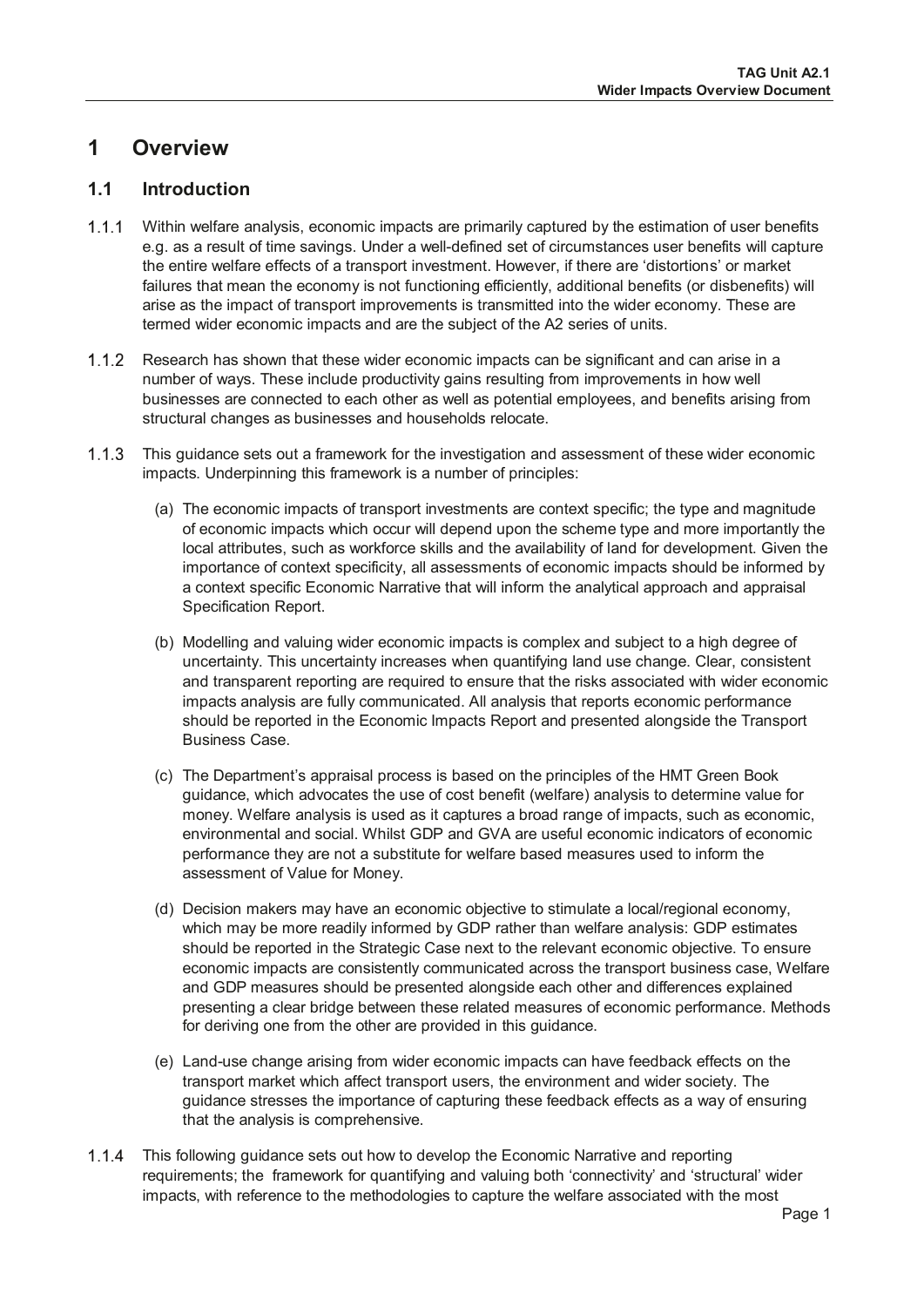significant market failures (TAG unit A2.2 to A2.4); and the approach that should be taken when considering supplementary economic modelling for schemes which are driving significant regeneration or transformational schemes (TAG Unit M5.3);

1.1.5 Box 1 provides a summary of the key information required for the appraisal of wider economic impacts with links to the relevant parts of WebTAG for more detail

## <span id="page-3-0"></span>**1.2 This TAG Unit**

- 1.2.1 This TAG Unit describes the considerations and processes required in the assessment of wider economic impacts:
- Understanding the source of economic impacts and the interactions of secondary (non-transport) and transport markets (section 2);
- Quantification of economic impacts (section 3);
- Valuation of economic impacts and the sources of additional benefits (section 4);
- Defining and justifying the scope of the analysis on the basis of the expected economic impacts and documenting analysis in transparent manner (section 5); and
- Reporting impacts in the value for money assessment and informing economic objectives in the Strategic Case (section 6).

#### **Box 1: Summary of Key Information for Appraisal of Wider Economic Impacts**

#### **What do we mean by wider economic impacts?**

Wider economic impacts refers to economic impacts which are additional to transport user benefits. They arise because market failures in secondary markets (non-transport markets), such as the labour and land markets, mean that the full welfare impact of a transport investment may not be reflected in the transport market.

#### **Why does the Department care about welfare-based appraisal?**

The purpose of transport appraisal is to estimate the welfare impacts of transport investment to satisfy the accounting officer responsibilities that public expenditure represents value for money; this is in accordance with the requirements of the Treasury's Green Book.

#### **When should this guidance be used?**

This guidance should be used throughout the process of wider economic impact appraisal. It should be followed from the very start of the process, when deciding the scope of the analysis, to ensure a proportionate and consistent approach is adopted to the transport appraisal.

#### **Under what circumstances should wider economic impacts be appraised?**

Wider economic impacts can be appraised whenever there are considered to be significant market failures in secondary markets (non-transport markets), which are likely to have a significant bearing upon the welfare impacts of a transport intervention.

The assessment of wider economic impacts should only be undertaken under the following circumstances: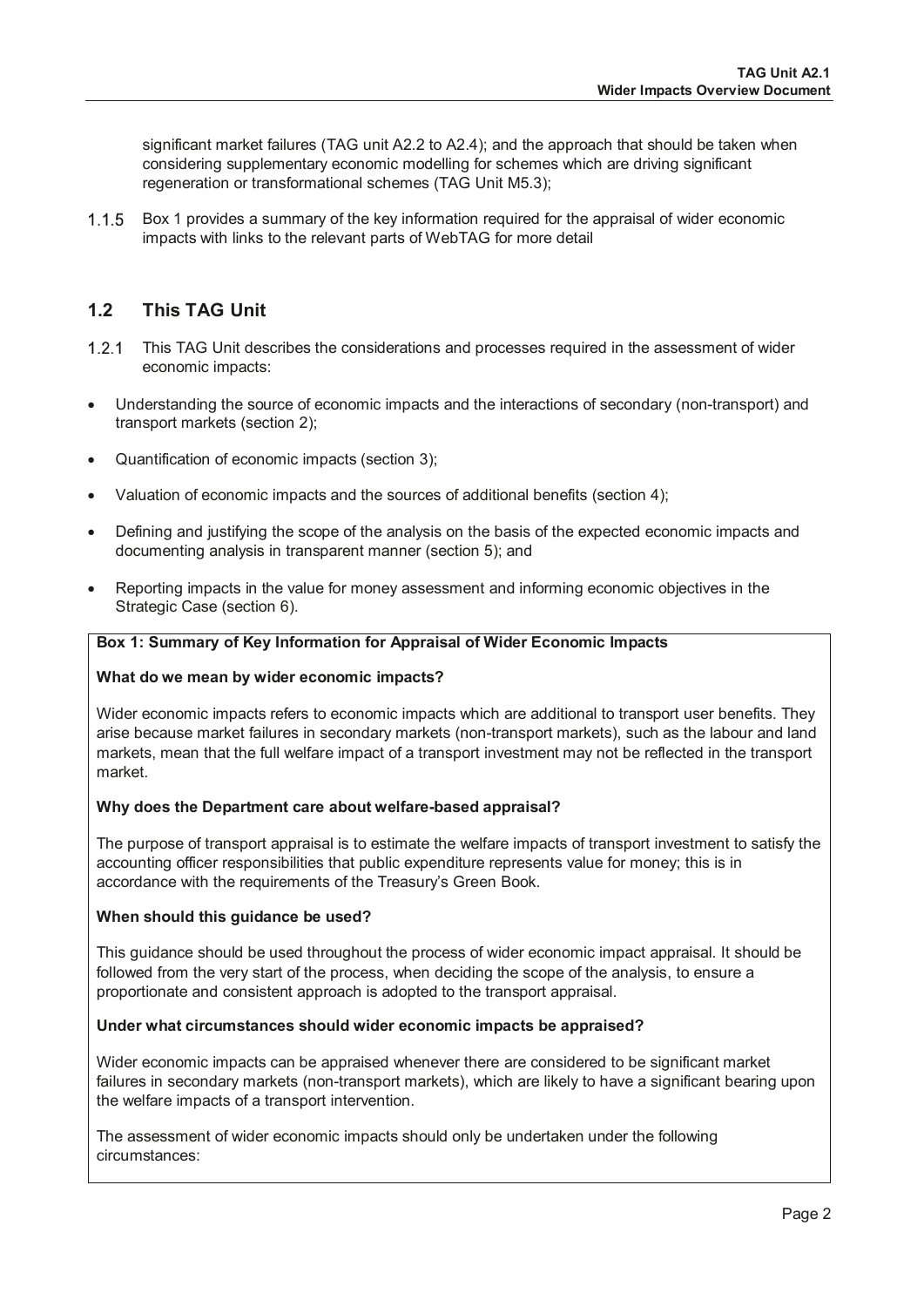- 1. it is proportionate to do so see 'Guidance for the Technical Project Manager' for further information on proportionate appraisals; and
- 2. the appraisal is accompanied by an Economic Narrative see section 5 for guidance on developing an Economic Narrative.

#### **Under what circumstances should the impact of transport schemes on GDP be appraised?**

GDP is not a substitute for welfare analysis; not all opportunity costs are reflected in GDP, and it is therefore only a partial measure of the full economic impact. It should only be used, if it is relevant, in assessing the extent to which economic objectives in the Strategic Case will be achieved.

Gross Domestic Product measures the value of marketable output during a given period of time. It is often used as a barometer of an area's economic health. It is not necessary for GDP to be reported in Business Cases, as the economic impacts of a transport intervention should already be captured in the welfare assessment. GDP does not inform the value for money assessment and scheme's which do not report estimates of GDP will not be at a disadvantage.

#### **How should economy impacts be quantified and valued?**

On the basis of the impacts which have been identified in the Economic Narrative, the relevant methodologies within the wider economic impacts chapters should be applied. These, together with the assessment of user benefits, environmental and social impacts, form the central estimate of the transport appraisal.

In specific circumstances supplementary economic modelling may be undertaken to produce sensitivity tests of the core WebTAG appraisal – see TAG Unit M5.3 for more information. Supplementary economic modelling may be undertaken in the following circumstances:

- To estimate the economy impacts associated with 'transformational' transport schemes, such as land use change.
- To estimate economy impacts not covered in WebTAG Units A1 and A2, for example productivity impacts arising from localisation economies;
- To obtain context-specific estimates for economy impacts in WebTAG Units A1 and A2, for example applying context-specific agglomeration elasticities; and
- SEM may also be undertaken to estimate sub-national economic impacts such as changes in local employment or GDP.

#### **Under what circumstances will transport schemes expand the size of the national economy?**

Transport investment can only expand the size of the national economy, if they have national supply-side effects. The most immediate supply-side of a transport investment is through its impact on transport capacity.

Transport investments may also induce supply-side effects of the other factors of production, such as the supply of labour. If there is no national supply-side effect, any local economic impacts related to these non-transport factors of production, such as higher levels of employment, will represent a displacement of activity from other locations.

With respect to supply-side effects of non-transport factors of production, the default assumption is 100% displacement; this applies for all types of economic modelling. The onus is on the scheme promoter to present credible evidence that the particular transport investment will affect a non-transport factor of production. If the scheme promoter is unable to present credible evidence of additionality, the particular economic impacts will be considered displaced from elsewhere. Within TAG Units 2.2 to 2.4, guidance is provided on evidence which could be provided to demonstrate a national supply-side impact.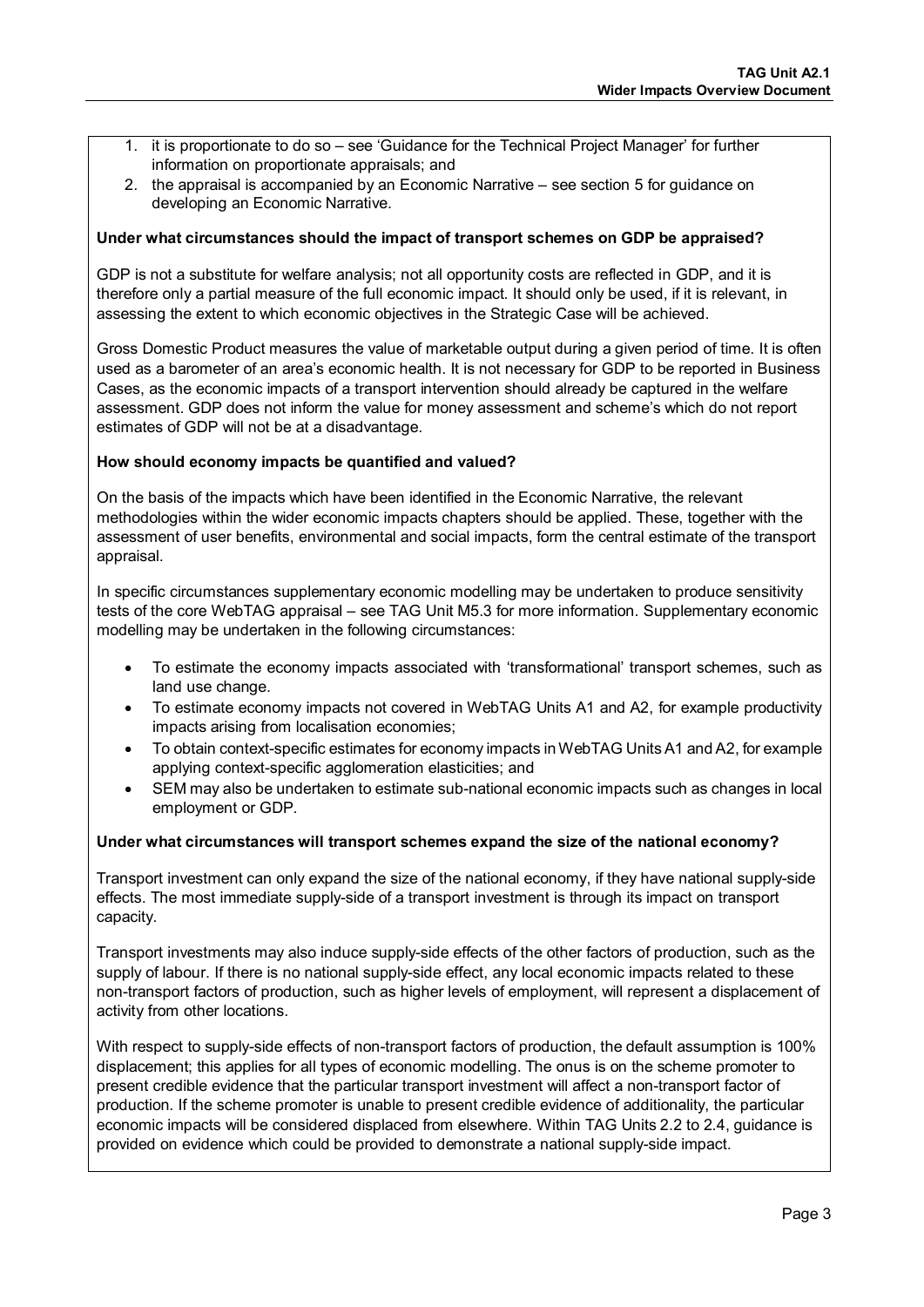#### **How should the appraisal of economic impacts be reported?**

The results of the welfare analysis should be reported in the Economic Case; if GDP has been estimated this should be reported in the Strategic Case and reconciled with the welfare estimates. See section 6 for more information.

The technical analysis, such as assumptions and modelling methods, should be reported in an Economic Impacts Reports, which accompanies the Business Case. The Economic Impacts Report is designed to improve transparency, so that analysis can be objectively scrutinised. For guidance on producing an Economic Impacts Report see section 5.

#### **How should wider economic impacts inform a scheme's value for money assessment?**

The Department for Transport recognises various types of analysis may be used to inform a value for money assessment, established monetised impacts, which are used to generate an initial metric, evolving monetised impacts used to generate an adjusted metric and indicatively monetised impacts and nonmonetised impacts that are considered at the last stage of the assessment. Established monetised impacts, such as user benefits are included in the initial BCR, whilst valuation methods that are not considered sufficiently widely-accepted, well-researched or tried-and-tested to be definitive are included as sensitivity tests. No wider economic impacts are considered as robust as user benefits.

The following wider economic impacts are included in the adjusted metric:

- Labour supply impacts
- Static clustering
- Output change in imperfectly competitive markets

All other wider economic impacts should be reported as sensitivity tests within the value for money assessment – see value for money guidance for more information.

## <span id="page-5-0"></span>**2 Understanding Economic Performance and Transport Investment**

#### <span id="page-5-1"></span>**2.1 Introduction**

- 2.1.1 This section outlines the transmission mechanisms through which transport improvements can impact the level and location of economic activity. The section is structured as follows:
	- Section 2.2 explains the transmission mechanisms through which transport investments can impact the level and location of economic activity, and the importance of additionality;
	- Section 2.3 summarises how economic impacts are captured in the Transport Business Case; and
	- Section 2.4 outlines the role of GDP within the Transport Business Case

#### <span id="page-5-2"></span>**2.2 Transmission Mechanisms**

2.2.1 This section outlines the mechanisms through which transport investment can impact the level and location of economic activity. These impacts will be context specific; the type and magnitude of economic impacts which occur will depend on the scheme type and more importantly the local attributes, such as workforce skills and developable plots. Given the importance of local attributes, complementary interventions, such as investment in skills and land zoning, may be required for the full potential of the transport investment to be realised. The rest of this sub-section presents the economic impacts of transport investment.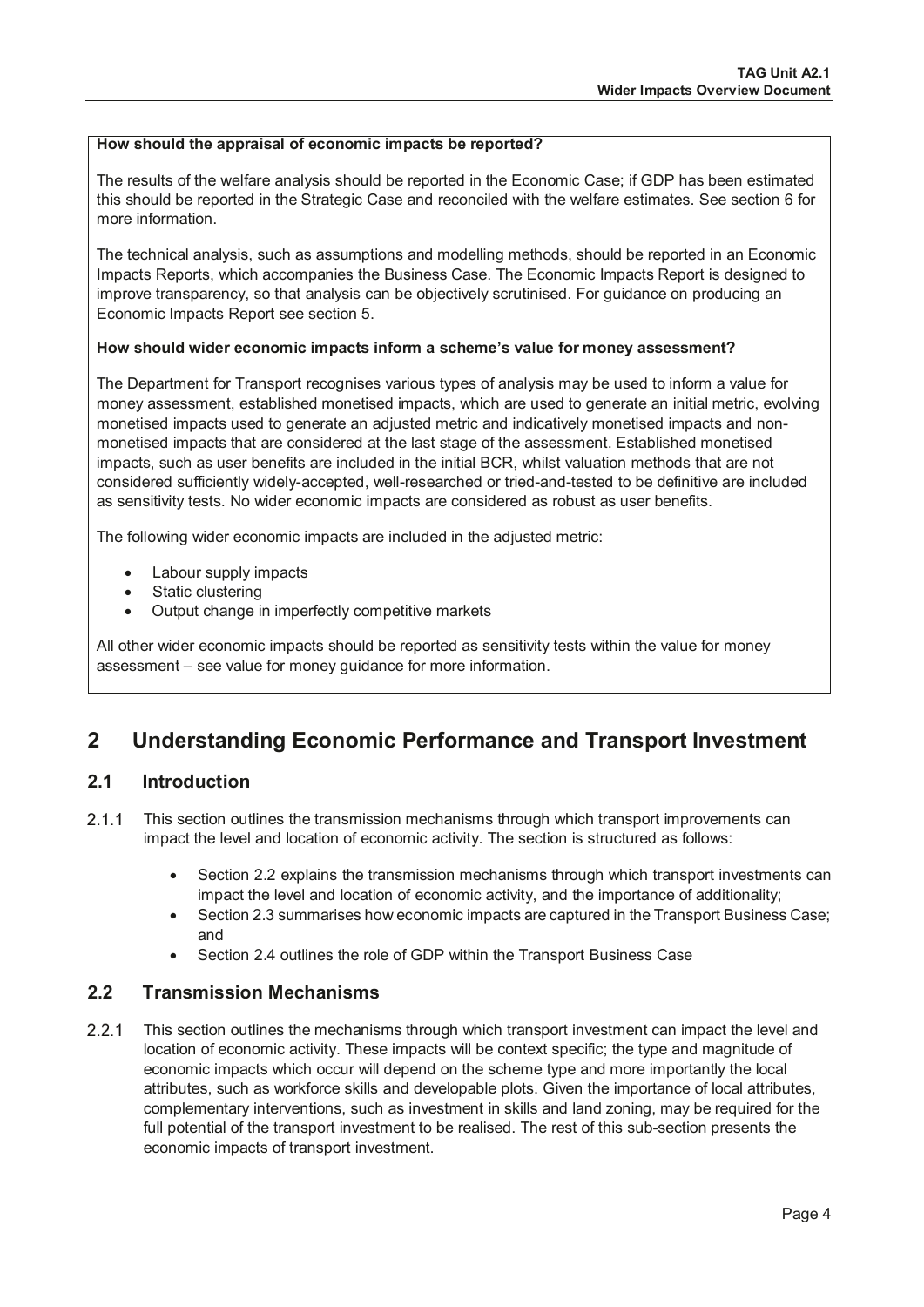- 2.2.2 The direct effect of a transport investment is a change in accessibility, as measured by a change in generalised travel costs (GTCs), which can be observed in the transport market. Well targeted transport investments improve accessibility (reduced GTCs); in other words transport investments make travel between different locations easier.
- 2.2.3 The reduction in GTCs acts to raise productivity, as activities can be completed with fewer resources (time and financial).<sup>1</sup> Where the GTC reductions accrue to businesses this will directly impact economic performance (productivity increases).
- 2.2.4 GTC reductions are transmitted to secondary (non-transport) markets, as households and businesses change their behaviour in response to the new opportunities. The behavioural responses, such as induced investment and employment effects, will lead to changes in the level and location of economic activity – see Box 2 for summary of potential behavioural responses.
- 2.2.5 With the exception of static clustering, changes in secondary markets are associated with land use change (changes in the purpose or intensity of usage). For example, if a transport investment were to induce a housing developer to replace terraced housing with an apartment block (induced investment), this would be equivalent to an increase in the intensity of usage. Similarly, if a manufacturing business were to relocate from an urban to a rural area, it may involve a change in the purpose of land use, in the latter from agricultural to manufacturing.
- 2.2.6 Furthermore, for every scheme there will be a broad spectrum of responses, with the response of an individual transport user (household or business) dependent upon the specific context in which it operates. For example, a business operating in a market with elastic demand may find that it can profitably increase output, such that it either expands its operations on the existing plot (increased intensity of land use) or relocates to a new, bigger plot (change of land use purpose). Alternatively, a business, for which the delivery of output is not time critical may relocate, moving away from its customers to take advantage of lower rents in other areas with no change in the level of output or employment. The full spectrum of responses and impacts in secondary markets should be considered as part of the Economic Narrative.
- 2.2.7 Understanding these impacts in secondary markets is important not least because any land use changes will change the demand for travel and hence accessibility. These feedback effects have the potential to change generalised travel costs and lead to further changes in behaviour and economic performance. An important role of the Economic Narrative is to understand the potential significance of these feedback effects and to consider how these can be represented in the modelling approach (see section 3 for further details).
- 2.2.8 Box 2 summarises the economic impacts which could occur in response to a reduction in transport costs.

#### **Box 2: Summary of Economic Impacts**

Impacts in the Transport Market

 $\overline{a}$ 

**Generalised Travel Costs:** accessibility changes as a result of transport investment.

Well targeted transport investments improve accessibility; in other words transport investment makes travel between different locations easier. Improvements in accessibility are measured by changes in

<span id="page-6-0"></span><sup>&</sup>lt;sup>1</sup> Note only changes in generalised travel costs as a result of a transport capacity improvement (supply-side effect) will increase productivity at the national level. When reductions in generalised travel costs are the result of transfers, such as taxes, subsidies or reduced profits, there will be no increase in productivity at the national level.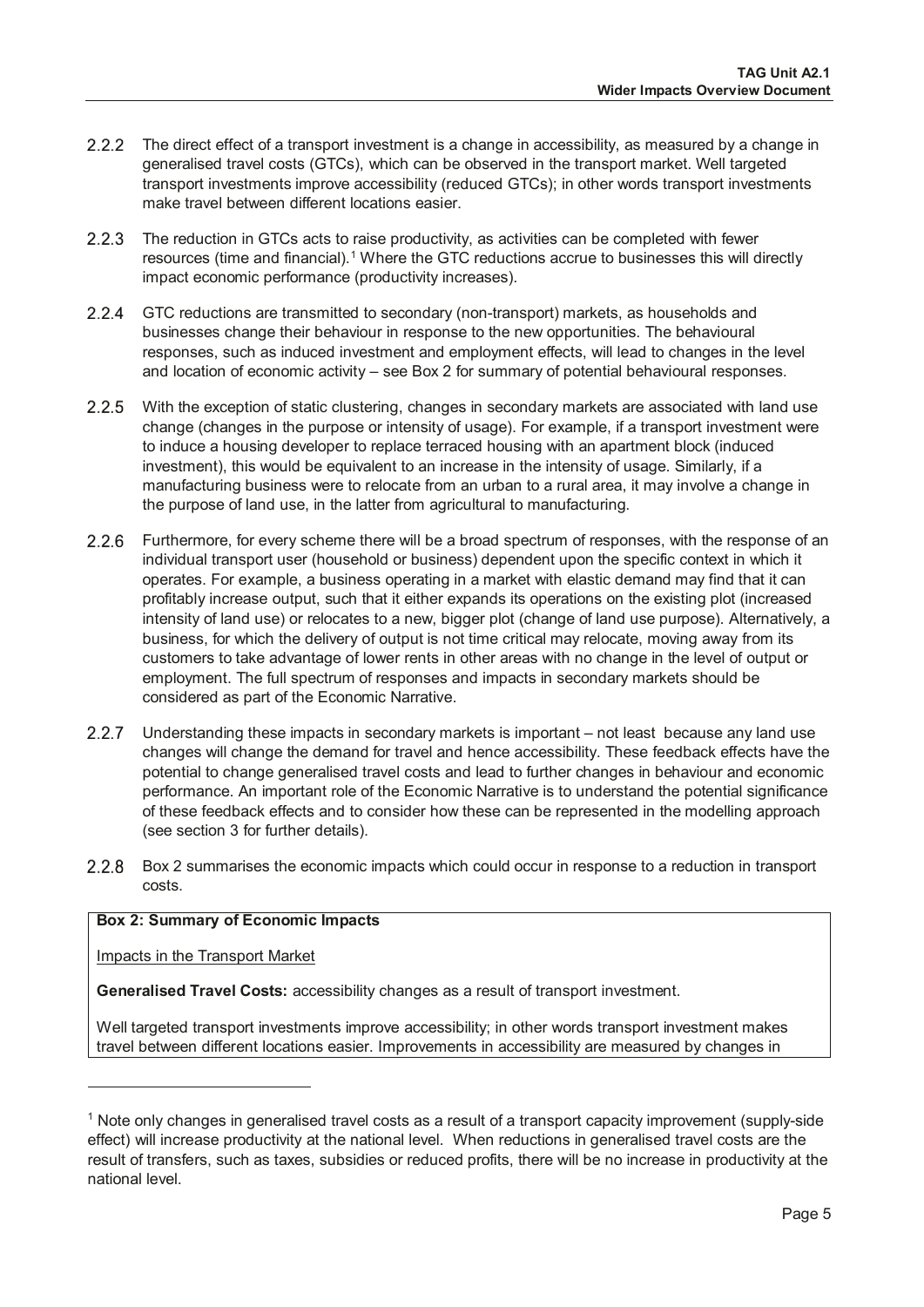generalised travel costs (GTCs). The reduction in GTCs will affect transport outputs, such as trip frequency, distribution, time period and mode choice.

Impacts in Secondary (non-transport) Markets

**Induced Investment:** changes in the productive capacity of the economy as a result of a transport investment. The change in attractiveness affects households' and firms' location decisions, it may also affect firms' opinions about the desired level of activity. Induced Investment changes land use, in terms of purpose or intensity of usage.

**Employment Effects**: changes in the level or location of employment. Changes in induced investment will affect firms demand for employment, in terms of the level and/or location, all else equal. The initial change in accessibility will also affect households' supply of labour, through the effect of the GTC reduction on the real wage. The employment effects are also associated with land use change, as land must be used more intensely or brought into production to accommodate the increased number of workers. It should be noted that if there is no change in the supply of labour at the national level, increased employment in one firm, locality or region will be at the expense of others; this is referred to as displacement. Nevertheless, even with displacement the relocation of employment may have productivity effects.

**Agglomeration Economies:** productivity is affected by the density of economic activity; this is a one of the reason for the existence of cities and specialised cluster, such as financial hubs (Venables et al. 2014). The productivity impacts may occur within or across industries, termed localisation and urbanisation economies respectively. Agglomeration economies are externalities and so are not reflected in transport markets.

Transport investments can increase the density of economic activity through two mechanisms:

- i. **Static clustering:** The density of economic activity can be affected by changes in generalised travel costs which brings firms and employees effectively closer together. Reductions in generalised travel costs will increase productivity arising from static clustering and vice versa.
- ii. **Dynamic clustering**: the physical density of economic activity can change as a result of changes to either the level or location of economic activity. Note that if there is a relocation of economic activity, the increased productivity in the area gaining jobs will be at the expense of those losing jobs but the total change in productivity need not sum to zero. Only an increase in jobs at the national level will have an unambiguous positive effect on productivity arising from dynamic clustering.

## <span id="page-7-0"></span>**2.3 Capturing Economic Impacts in Transport Appraisal**

- 2.3.1 The Department's appraisal process is based on the principles of the HMT Green Book guidance, which advocates the use of cost benefit (welfare) analysis to determine the value for money of investment spend. Welfare analysis captures a broad range of impacts, such as economic, environmental and social.
- 2.3.2 Within welfare analysis economic impacts are primarily captured by the estimation of user benefits see User and Provider Impacts (A1.3). Under a well-defined set of circumstances user benefits will capture the entire welfare effects of a transport investment; these conditions are that the rest of the economy is operating perfectly efficiently. The methodology to value user benefits using the 'rule of a half' provides the best approximation when feedback effects into travel demand as a result of land use change are not significant. Whilst improvements in transport may be transmitted into the wider economy (e.g. reduction in business costs being passed onto consumers as lower prices) under these assumptions such changes are simply transfers and net out in aggregate and can be ignored (Venables et al 2014).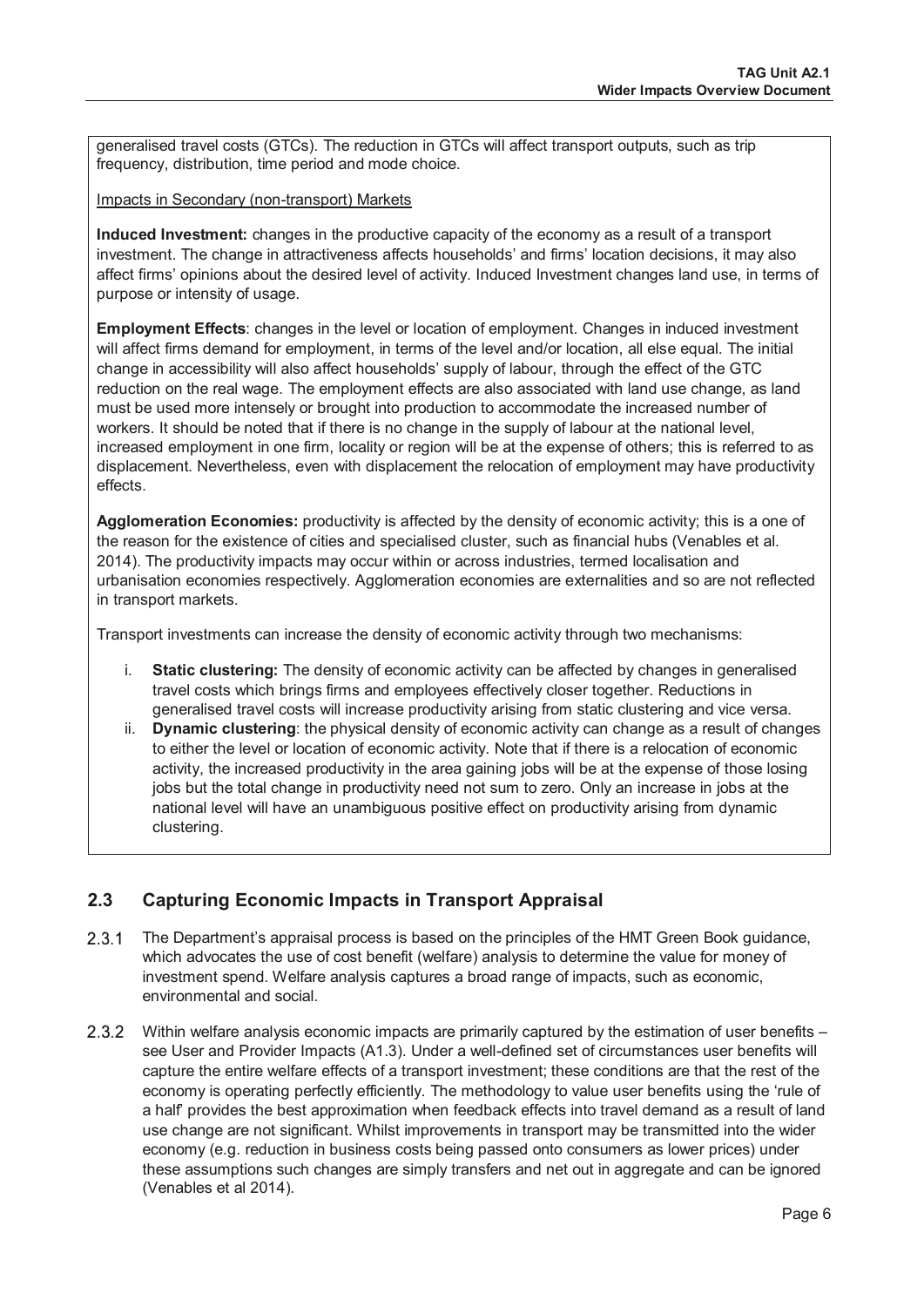2.3.3 These conditions fail if there are (a) significant feedback effects into the transport market as a result of land use change or (b) 'distortions' or market failures which mean the economy is not functioning efficiently. In these situations additional benefits (or disbenefits) may arise when the impact of transport improvements is transmitted into the wider economy.

#### **Land Use Change**

- 2.3.4 The 'rule of a half' methodology that is used to estimate user benefits is less accurate where land use change is significant. For the majority of schemes assuming 'fixed land use' transport user benefits will not materially impact upon the value for money assessment, as land use change and the resultant feedback effects to the transport market are unlikely to be significant in the overall context of the appraisal. There may be a small number of business cases which are predicated on land use change, for example where journey costs changes are large where the missing user benefits could be significant. It is not possible to determine a priori either the magnitude of the missing user benefits and user costs or whether these would increase or reduce the user benefits, estimated with fixed land used. The missing user benefits may be approximated by land value uplift in the case of dependent development or through supplementary economic modelling – see sections 3 and 4 for more details.
- 2.3.5 If significant land use change is forecast, this will also have effects for the appraisal of transport external costs and non-economic impacts. For this reason care should be taken to ensure these impacts are appraised consistent with the do-something and do-minimum land use – see A2.2 Induced Investment for guidance on transport external costs under land use change, Environmental Impacts (A3), and Social and Distributional Impacts (A4).
- 2.3.6 The focus of the units A2.2 to A2.4 is the identification, quantification and valuation of those additional benefits, which arise due to 'distortions' and market failures: the additional benefits are termed wider economic impacts because they are estimated by analysing changes in non-transport markets.

#### **Distortions/Market Failures**

- 2.3.7 Market failures and distortions, which cause markets to function inefficiently, are observed through the divergence of private costs and benefits experienced by individuals or businesses and the costs and benefits to society at large. User benefits capture the private costs and benefits, while wider economic impacts capture changes in the divergence. Box 4 summarises the different types of wider economic impacts within each of the A2 units and the associated market failures and distortions; for a definition of the associated distortions and market failures refer to the relevant A2 unit.
- 2.3.8 The guidance provides methodologies to capture the welfare associated with the most significant market failures and distortions in secondary markets. However, there could potentially market failures, such as coordination failures and localisation economies (Venables et al. 2014). In addition, the methodologies are scheme neutral, such that they may not fully reflect the specific context of a particular transport investment. For guidance on estimating wider economic impacts not captured in TAG Units A2.1 to A2.4 or applying more context specific evidence in appraisal see TAG Unit M5.3.

#### **Box 4: Summary of Wider Economic Impacts and the Associated Market Failures**

#### **Induced Investments (A2.2)**

**Dependent development:** Refers to a residential or non-residential development on a specific plot, which can only proceed with a complementary transport investment, and is therefore dependent on the transport scheme.

Associated distortions and market failures: coordination, land rationing and imperfect competition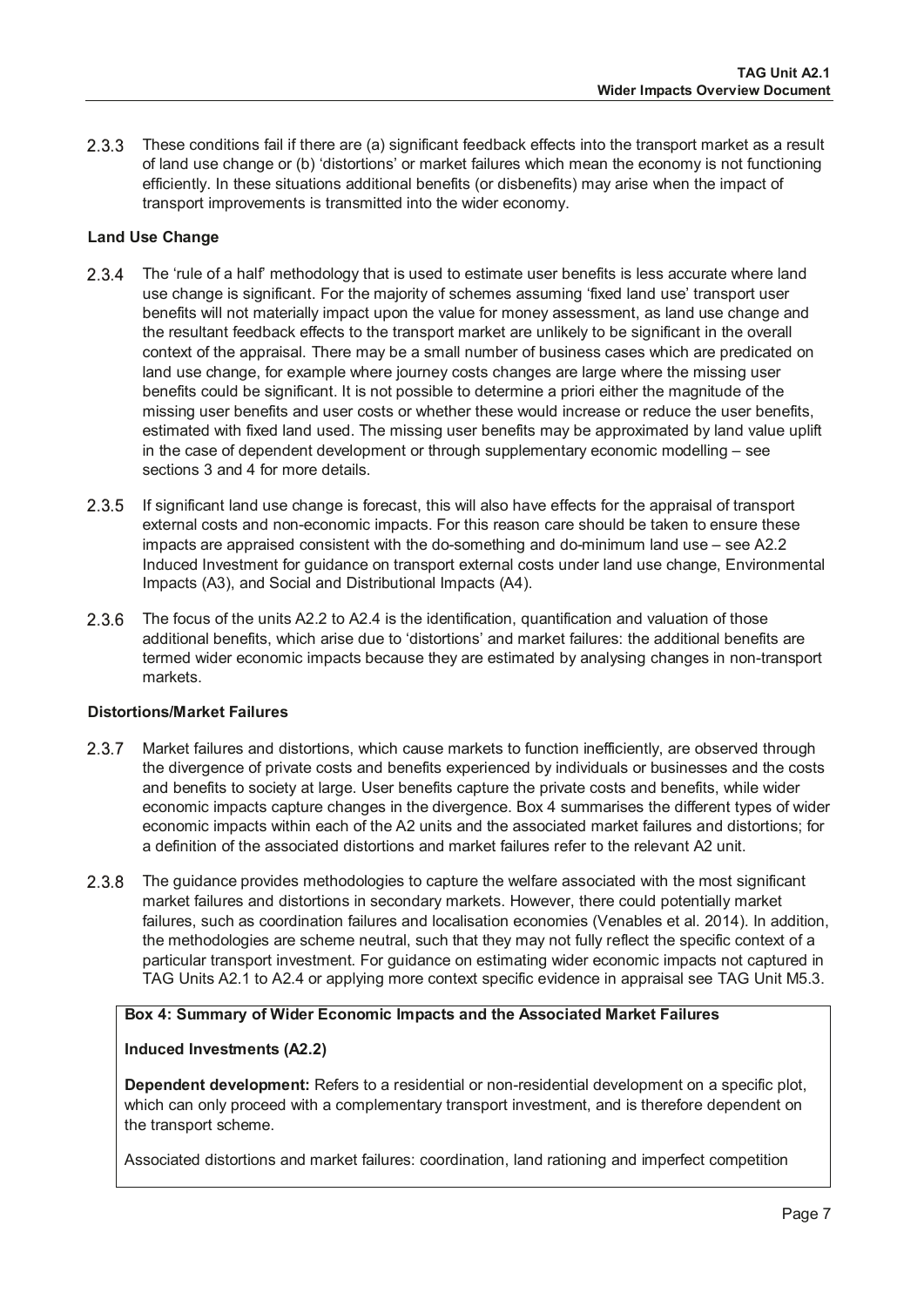**Output change in imperfectly competitive markets:** In markets which are dominated by a few suppliers, prices may be above and the quantity below that which would occur in competitive markets. Transport investment may induce a price reduction and increase in the quantity supplied, through its impact upon firms' cost base.

Associated distortions and market failures: market structure

#### **Employment Effects (A2.3)**

**Labour supply impacts:** Transport investment may induce those who are economically inactive to enter the labour market. This is because the reduction in travel costs increases the effective return to work. Thus, a change in employment is associated with a change in tax revenue.

Associated distortions and market failure: tax wedge

**Move to more/less productive jobs:** Productivity varies across the country, due to a variety of factors such as agglomeration and natural capital. If a transport scheme causes a relocation of jobs, this may lead to a change in productivity, for example, if jobs were to move from an area of low to high productivity. The decision of employees and employers to relocate is assumed to be made on the basis of net rather than gross wages and profit, respectively. Thus, a change in employment is associated with a change in tax revenue.

Associated distortions and market failure: tax wedge

#### **Productivity Impacts (A2.4)**

**Agglomeration impact:** Agglomerations are an external economy of scale, in which a firm's productivity is affected via its proximity to other firms. Thus if firms become effectively closer together, their productivity will increase. Transport investment can affect agglomeration economies through two distinct channels, as noted above: (1) static clustering - Transport investment can change the density of economic activity by bringing firms and employees effectively closer together, thereby facilitating interactions; and (2) dynamic clustering – induced investments will change the absolute size of the cluster, thereby facilitating interactions.

Associated distortions and market failure: agglomeration externality

## <span id="page-9-0"></span>**2.4 The role of GDP and other economy metrics in transport appraisal**

- 2.4.1 In certain circumstances GDP analysis may be reported in the Strategic Case: the Strategic Case may contain an economic objective, such as to stimulate a local/regional economy, which may be more readily informed by GDP than welfare estimates.
- 2.4.2 Gross Domestic Product (GDP) measures the value of marketable output during a given period of time and is often used as a barometer of an area's economic health. It is not necessary for GDP to be reported within the Transport Business Case, as the economic impacts of a transport investment should already be captured in the welfare analysis. However, in specific circumstances GDP analysis may be presented in the Strategic Case to supplement welfare analysis.
- 2.4.3 Figure 1 is a stylised representation of the welfare and GDP effects associated with the impacts of transport investment; impacts are grouped according to whether they affect welfare, GDP or both. The latter includes only those impacts, for which the welfare and GDP changes are unambiguously equivalent and includes business user benefits and all wider economic impacts.
- 2.4.4 Business user benefits are a welfare impact which also affect GDP through improving productivity in the economy. However the relationship between GDP and welfare from other impacts is more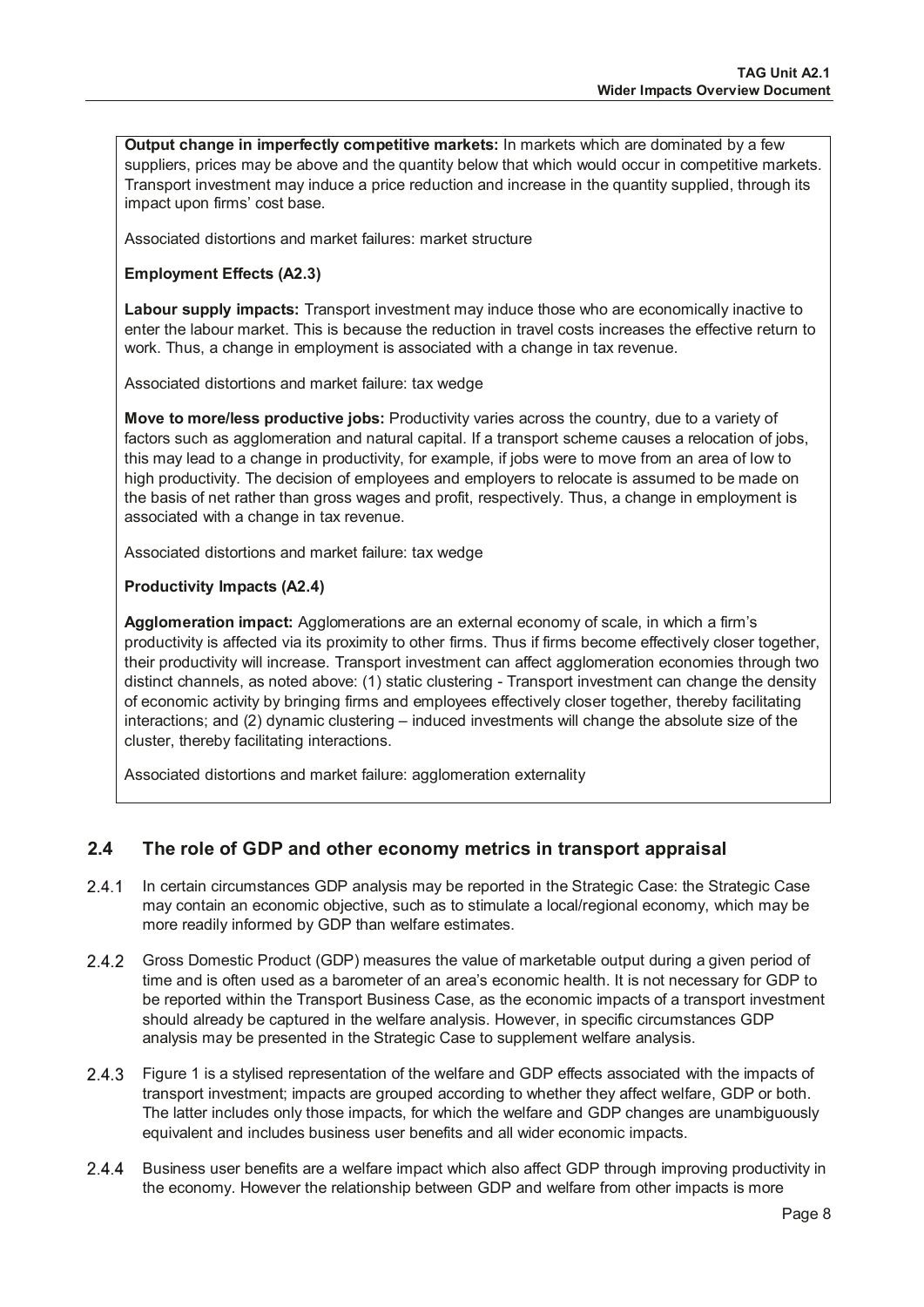complex. For example a commuter travel time reduction, which induces someone into the labour market. The impact of that additional job on GDP is the value of the output of that job. However the benefit to the individual (welfare) is smaller. They have gained the wage from their job, but they now have to spend time and money commuting, they have lost leisure time and so on.

- 2.4.5 Indeed the benefit to the individual can be no greater than the value of the commuter travel time reduction – otherwise they would not have needed the time saving brought about by the transport improvement to enter the labour market. This is why commuter user benefits capture the welfare effects, and GDP impacts are not necessarily additional.
- 2.4.6 At the same time it is not always true that commuter travel time reductions will result in an increase in GDP. The commuter may choose to enter the labour market, or work more (which will have an impact on GDP), but they could equally choose to use devote the time savings to more leisure time (which has an impact on welfare, but not on GDP). For this reason commuter and leisure user benefits are not considered equivalent to GDP.
- 2.4.7 The only impacts which are additional to user benefits in both welfare and GDP are the result of distortions and market failures in secondary markets – wider economic impacts. In the example of a commuter entering the labour market, there is a distortion introduced by taxation; introducing a 'wedge' between the private benefit to the individual worker (i.e. their take home pay) and the value of what they produce to society (i.e. the value of goods and services they produce).
- 2.4.8 The value of the commuter user benefits reflects the private benefit of that person entering the labour market. However the increase in what is produced (GDP) and its value to society (welfare) is greater than the private benefit by the value of the tax distortion.



Figure 1: The Links between Welfare and Gross Domestic Product

2.4.9 The discussion above raises a number of important implications:

Increases in economic activity do not necessarily demonstrate that "user benefits" fail to capture all benefits, rather that measures of GDP may fail to capture all of the opportunity costs.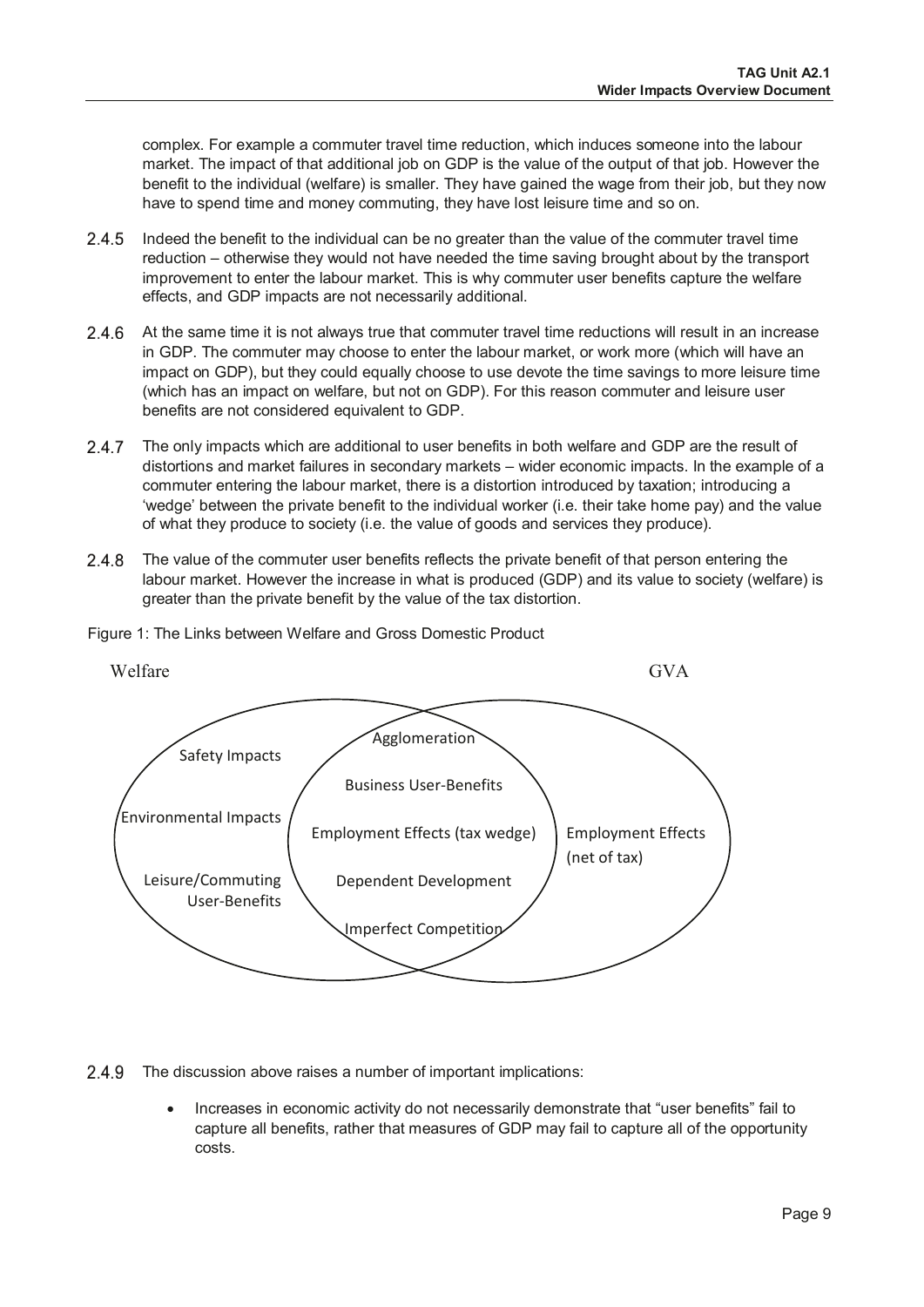- Wider economic impacts arise from market failures and distortions in secondary (nontransport) markets. It is only by identifying and understanding these market failures and distortions that robust estimates of these additional benefits can be estimated.
- Forecasts of GDP increases will include estimates of user benefits which have been subsequently transmitted into the economy.
- 2.4.10 GDP and welfare are not additive, and this guidance reflects this. Impacts on welfare (over and above user benefits) will only occur where distortions or market failures lead to differences between the private costs and benefits and social costs and benefits.

## <span id="page-11-0"></span>**3 Quantifying Economic Impacts**

- 3.1.1 This section summarises some of the key considerations when modelling the economic impacts of transport investment. The modelling approach selected should be informed by the Economic Narrative which sets out the mechanisms through which a scheme might impact on the economy. A key decision in selecting the appropriate approach is whether supplementary economic modelling is required in addition to a transport model. This will depend on whether significant land use changes are anticipated and/or further evidence is required on the prevalence and scale of market failures and distortions in the wider economy. It is important that when supplementary economic modelling is undertaken that key uncertainties are understood and assumptions about complementary investments clearly described.
- 3.1.2 The rest of this section is structured as follows:
	- Section 3.2 introduces the different levels of analysis;
	- Section 3.3 outlines the different scenarios which informs the transport model runs required to estimate wider economic impacts;
	- Section 3.4 summarises the circumstances in which supplementary economic models may be applied in appraisal;
	- Section 3.5 provides overarching principles which should be followed in cases of complementary interventions; and
	- Section 3.6 outlines the importance of choosing an appropriately sized study area to minimise displacement.

## <span id="page-11-1"></span>**3.2 Levels of Analysis**

- 3.2.1 Transport investments can have a variety of impacts, not all of which are economic. In addition to user benefits and wider economic impacts, transport investments may be associated with Transport External Costs, Environmental, and Social and Distributional Impacts – these are defined in A2.2, A3 and A4 respectively.
- The valuation of all these impacts requires the outputs from transport model runs: model runs of different scenarios will be needed when exploring the impact of land use change – see section 3.3. The impacts and scenarios from which they are derived are included in different levels of analysis.
- There are three levels of analysis (outlined below), which are differentiated on the basis of the maturity of the analytical techniques:
	- Level 1 includes a range of impacts which assume fixed land use with the exception of wider economic impacts.
	- Level 2 includes wider economic impacts which assume fixed land use (connectivity impacts) or do not require land use change to be explicitly quantified.
	- Level 3 includes analysis in which either land use change is explicitly quantified (structural impacts) or supplementary economic modelling has been conducted.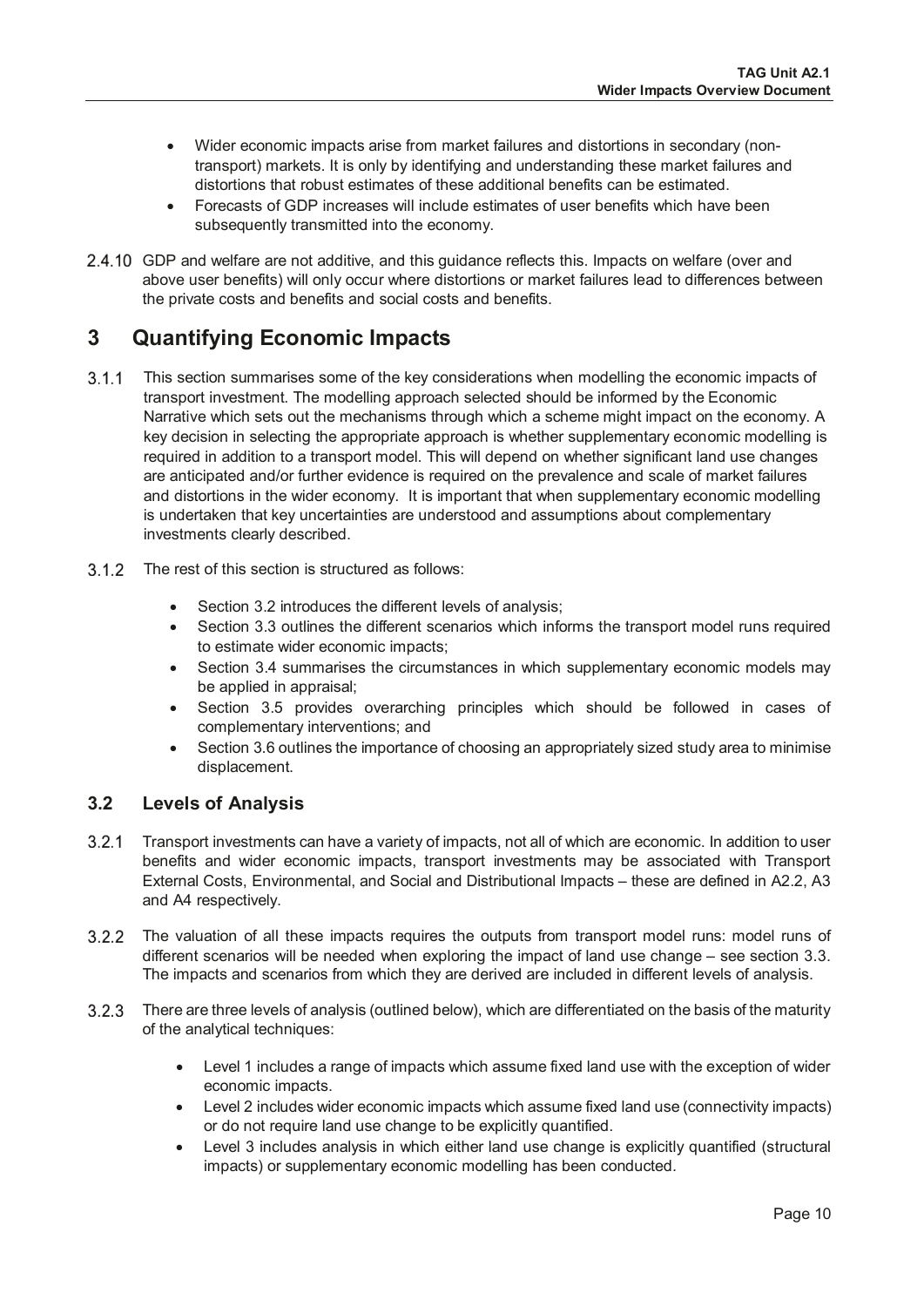- The levels are sequential and all Transport Business Cases should start with Level 1 and build upon this; the level of analysis conducted will depend on the economic impacts and market failures identified in the Economic Narrative. The use of levels has a number of benefits:
	- Proportionality: The impacts included in levels 2 and 3 rely on increasingly complex analysis and in most cases their assessment may be neither proportionate nor relevant.
	- Maturity of methodologies: The levels of analysis reflects the approach taken in the value for money assessment, in which impacts are differentiated on the basis of analytical maturity and the level of uncertainty around the scale of the impacts.
	- Identify source of benefits: In deciding the required level of analysis, one needs to identify the individual impacts.
- Within each level and for any given scenario consistent assumptions about land use change should be applied to the analysis of all relevant impacts (i.e. identified and justified in the Economic Narrative) with the potential exception of Level 3. In levels 1 and 2, land use is fixed and consistent between the 'do-minimum' and 'do-something' forecasts, whilst in the case of level 3, land use may vary between the 'do-minimum' and 'do-something' forecasts.
- 3.2.6 The requirement for consistent assumptions of land use change has the following implications:
	- Only those impacts, including non-economic impacts, which can be estimated with the fixed land use assumption should be included in Levels 1 and 2; and
	- In Level 3 analysis, for any given scenario all impacts must be estimated using a single land use change forecast. With the exception of user benefits, all Level 1 and 2 impacts should be re-estimated using the transport model outputs from a model run which has both the dosomething transport schemes and details of land use change (see Section 3.3 for more detail).
	- In Level 3 analysis, user benefits should be estimated with the fixed land use assumptions from Level 1 analysis; as mentioned in section 2 this will proxy for user benefits with variable land use.
- 3.2.7 The wider economic impacts, captured in TAG Units A2, can be divided into three distinct groups on the basis of land use change – summarised in Table 1. This determines within which level of analysis they are included:
	- Static clustering, labour supply impacts and output change in imperfectly competitive markets are included in level 2 analysis.
	- Dynamic clustering, move to more/less productive jobs and dependent developments are included in level 3 analysis.
	- Labour supply impacts and output change in imperfectly competitive markets can also be estimated with variable land use assumptions and if this done they should also be included in level 3 analysis.

| Table 1: Quantification of Economic Impacts in WebTAG and land use assumptions |                |                             |                                    |
|--------------------------------------------------------------------------------|----------------|-----------------------------|------------------------------------|
|                                                                                | Fixed Land Use | Implicit Land Use<br>Change | <b>Explicit Land Use</b><br>Change |
| User Benefits                                                                  |                |                             |                                    |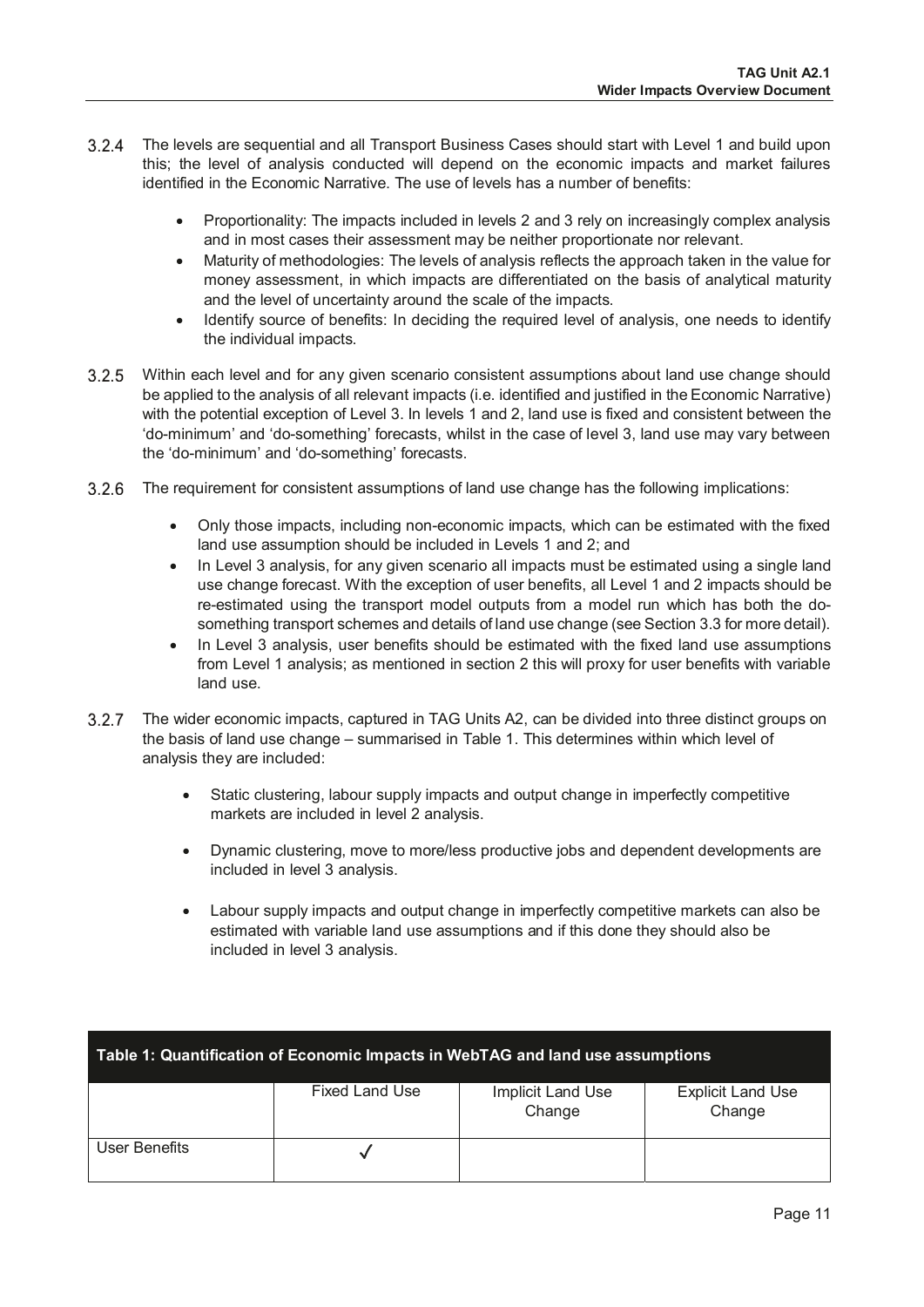| <b>Static Clustering</b>                                      |              |  |
|---------------------------------------------------------------|--------------|--|
| Labour Supply Impacts                                         |              |  |
| Output Change in<br>Imperfectly Competitive<br><b>Markets</b> | $\checkmark$ |  |
| Move to More/Less<br>Productive Jobs                          |              |  |
| <b>Dynamic Clustering</b>                                     |              |  |
| Dependent<br>Development                                      |              |  |

#### <span id="page-13-0"></span>**3.3 Transport Models**

- Transport models should inform the core scenarios of all appraisals for information on model development see Guidance for the Modelling Practitioner. They are required to estimate measures of accessibility (generalised travel costs), which are inputs to the assessment of user benefits, wider economic impacts, transport external costs (relevant in cases of variable land use) and supplementary economic models.
- If significant land use change is forecast, the impact of this on trip distribution and generation **must** be captured in the transport model and the subsequent transport appraisal. This is to ensure the transport flows reflect the behavioural response, in order that the transport externalities, such as congestion, local air pollution and carbon emissions, are measured on a consistent basis with the economic impacts. Note user benefits will continue to be estimated assuming fixed land use, as the current methodology is inappropriate in cases of significant changes in land use. See section 4 for more detail on the valuation of impacts.
- 3.3.3 There are four 'model-runs' referenced for the estimation of the impacts of transport investment -Table 2. The relevance of these scenarios to any given transport appraisal is dependent upon the expected impact of the transport investment on land use, as identified in the Economic Narrative. The 'model-runs' relevant to each level of analysis are as follows:
	- Level 1 assumes fixed land use and requires model runs of A and D.
	- Level 2 applies the fixed land use assumption in the transport model and requires model runs of A and D.
	- Level 3 assumes variable land use and requires model runs of scenarios A and C. In addition, user benefits should continue to be estimated on the basis of fixed land use and will require model runs of A and D.
- In the case of Dependent Development model run 'B' is required for the dependency test and is subsequently revised, 'A', to account for non-dependent traffic – see TAG Unit A2.2 for guidance on undertaking dependency tests and developing the *'do minimum'* scenario A'.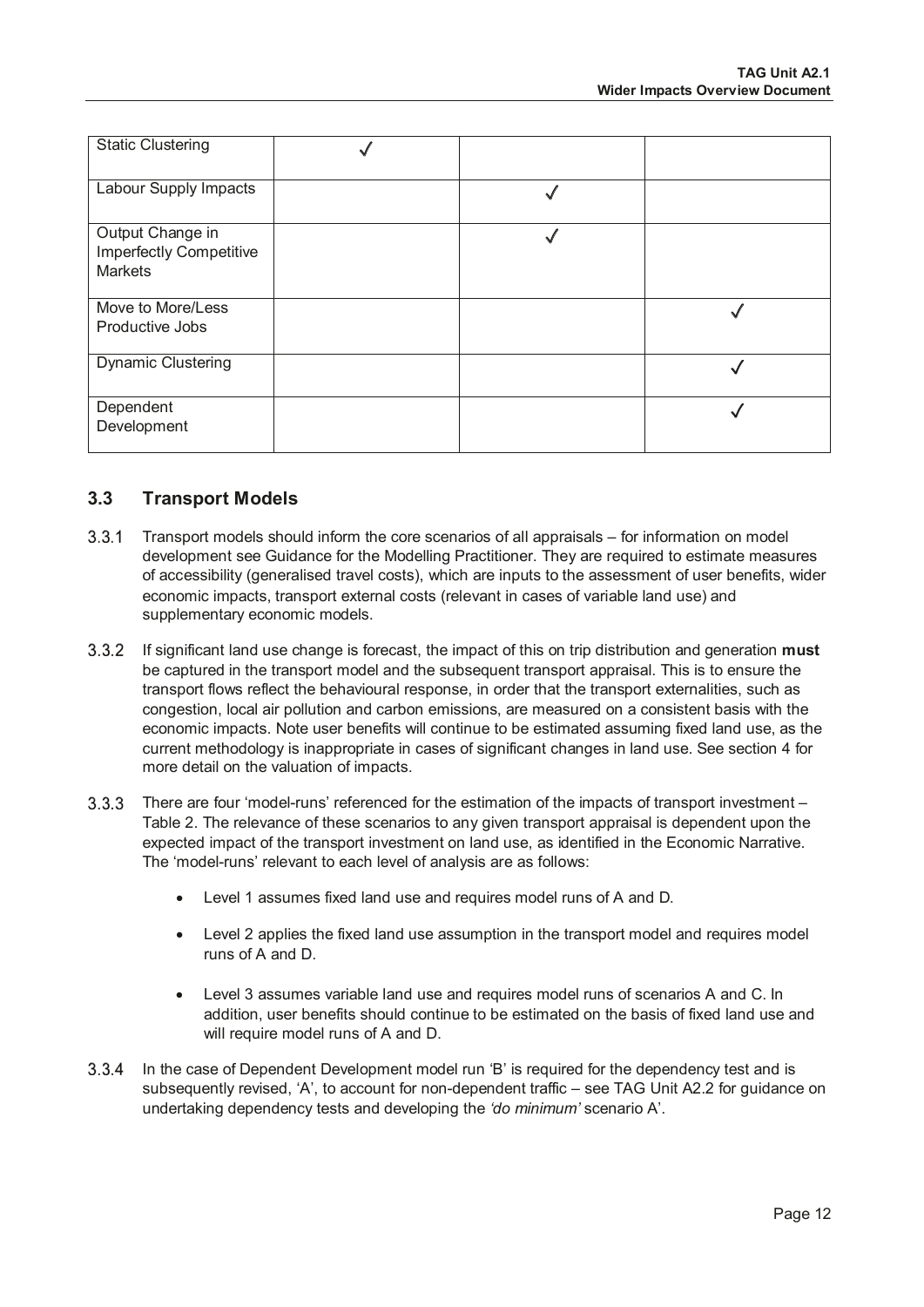| Table 2 – Combinations of Model Runs – with/without land use change and the transport scheme |                                                    |                                             |  |
|----------------------------------------------------------------------------------------------|----------------------------------------------------|---------------------------------------------|--|
|                                                                                              | <b>Without Land Use Change</b><br>(Fixed Land Use) | With Land Use Change<br>(Variable Land Use) |  |
| Without transport scheme                                                                     | A                                                  | B                                           |  |
| With transport scheme                                                                        |                                                    |                                             |  |

## <span id="page-14-0"></span>**3.4 Supplementary Economic Models (SEM)**

- Where considerations of land use change are required, supplementary economic models may be utilised in analysis. SEMs refer to a broad group of models, such as SCGE and LUTI models, the results of which could inform the value for money (VfM) assessment. The weight attached to analysis derived from SEMs in the VfM assessment will depend upon the quality and uncertainty of the analysis; this will be determined by an assessment of the extent to which the principles in TAG Unit M5.3 have been followed. It is, therefore, imperative the analysis is transparently reported – see section 5 for guidance on reporting impacts.
- Supplementary economic modelling may be undertaken to obtain estimates of welfare effects of a particular transport investment for a number of different reasons:
	- i. To quantify and value user benefits under significant land use change;
	- ii. To obtain/apply more context specific estimates of welfare impacts than provided by the methodologies in the A2 guidance, such as mode specific agglomeration elasticities;
	- iii. To capture a broader range of wider economic impacts than those provided for in the A2 guidance, such as localisation economies; and
	- iv. SEM may also be utilised so as to estimate sub-national impacts, such as changes in local employment and GDP.
- 3.4.3 The choice of which supplementary model to apply in appraisal will depend upon the particular impact to be analysed. For this reason, it is essential that the modelling choice is justified in the Economic Narrative and reported in the Appraisal Specification Report (see Guidance for Technical Project Manager). The design of the transport model and economy model will need to be considered jointly, to ensure any interface issues are appropriately managed. Further information on the use of supplementary economic models can be found in TAG Unit M5.3.

#### <span id="page-14-1"></span>**3.5 Complementary Interventions**

- 3.5.1 As outlined in section 2.2, transport investment directly affects accessibility, which may induce changes in secondary (non-transport) markets. Nevertheless, transport is only one factor which influences individuals' and businesses' decisions and complementary investments, such as the granting of planning permission by local authorities or policies to develop the skills of the local workforce, may be required to fully realise any induced changes. A consideration of complementary interventions may be particularly important for regeneration and transformational schemes. However, if the complementary investment exists in the do-minimum (as defined in TAG unit M4) then standard appraisal guidance should be followed.
- Where complementary investments are identified as relevant to the appraisal, these should be set out in the Economic Narrative along with details on their current planning and funding status.

#### **The core scenario**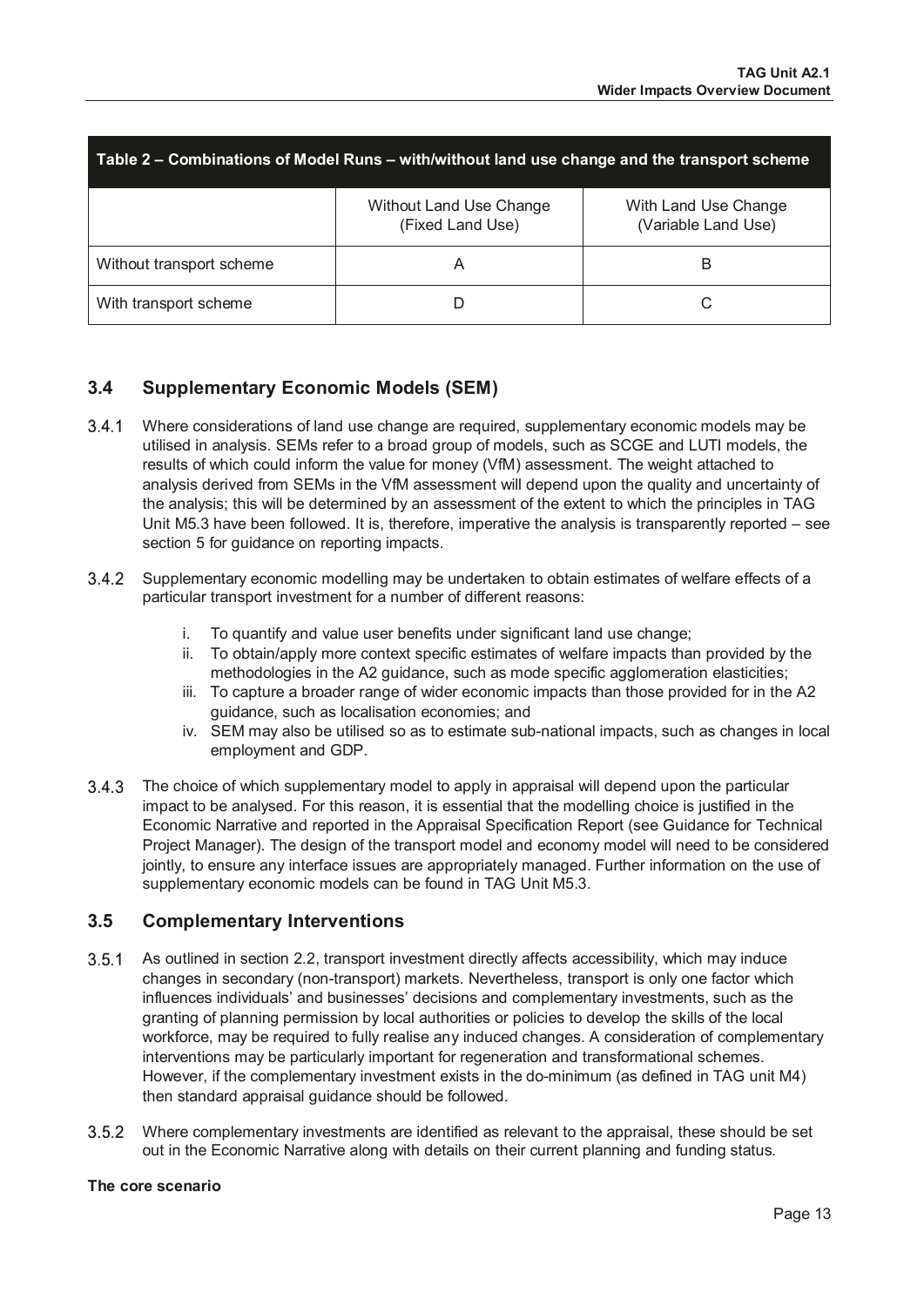The core scenario should be constructed in line with the guidance in TAG Unit M4 'Forecasting and Uncertainty', and should assume that the transport investment occurs without any complementary investments.

#### **Where complementary investment is not dependent on the scheme**

- Alternative scenarios should be constructed to understand the potential implications of complementary investments on the impacts of a scheme – these complementary investments should be added to both the do minimum and do something cases. In determining the weight to attach to these alternative scenarios the analyst should provide an assessment of the likelihood of the complementary investments arising. In line with the principles outlined in unit M4, this assessment should be supported by evidence on the planning and funding status of these interventions.
- Analysis of alternative scenarios can be used to determine the sensitivity of the value for money case to complementary investments by considering how likely these investments would need to be for their inclusion to change the value for money assessment. One method to test this - outlined in footnote [[2\]](#page-15-0) – is to calculate the expected value of a scheme under different assumptions about the likelihood of these complementary investments being implemented. This information should be used alongside evidence on the likelihood of complementary investments occurring to inform the value for money judgement.

#### **Where complementary investment is dependent on the scheme**

 Where complementary investment is dependent on the transport investment, TAG Unit A2.2 should be used to appraise the impacts of dependent development associated with a transport scheme.

#### **Where expenditure decisions are linked together**

 $\overline{a}$ 

- 3.5.7 Where a number of expenditure decisions are linked together and the costs or benefits are mutually dependent, the overall proposal should be appraised as a package, in line with Green Book guidance (see HMT (2013)) For the purposes of a business case seeking DfT approval, only the costs to the broad transport budget should be put in the PVC, with other costs represented as a disbenefit in the PVB.
- For further information on scenario testing see Forecasting and Uncertainty M4.

<span id="page-15-0"></span><sup>2</sup> The expected net present value from the transport investment can be calculated using the formula in the table below, by multiplying each outcome by its associated probability. NPV(scheme | complement) is the NPV of the scheme from an appraisal where the complement is in both the without and with-scheme cases, whereas NPV(scheme | no complement) is the NPV of the scheme from an appraisal where there is no complement. The former should capture the positive interaction between the transport investment and other complementary investment. The expected BCR can be calculated in an analogous way.

| NPV of scheme        | $0.3 \times$ NPV(scheme   complement) + 0.7 x NPV(scheme   no complement)                                                                                |
|----------------------|----------------------------------------------------------------------------------------------------------------------------------------------------------|
| <b>BCR</b> of scheme | $0.3 \times$ PVB(scheme   complement) + 0.7 x PVB(scheme   no complement)<br>$0.3 \times$ PVC (scheme   complement) + 0.7 x PVC (scheme   no complement) |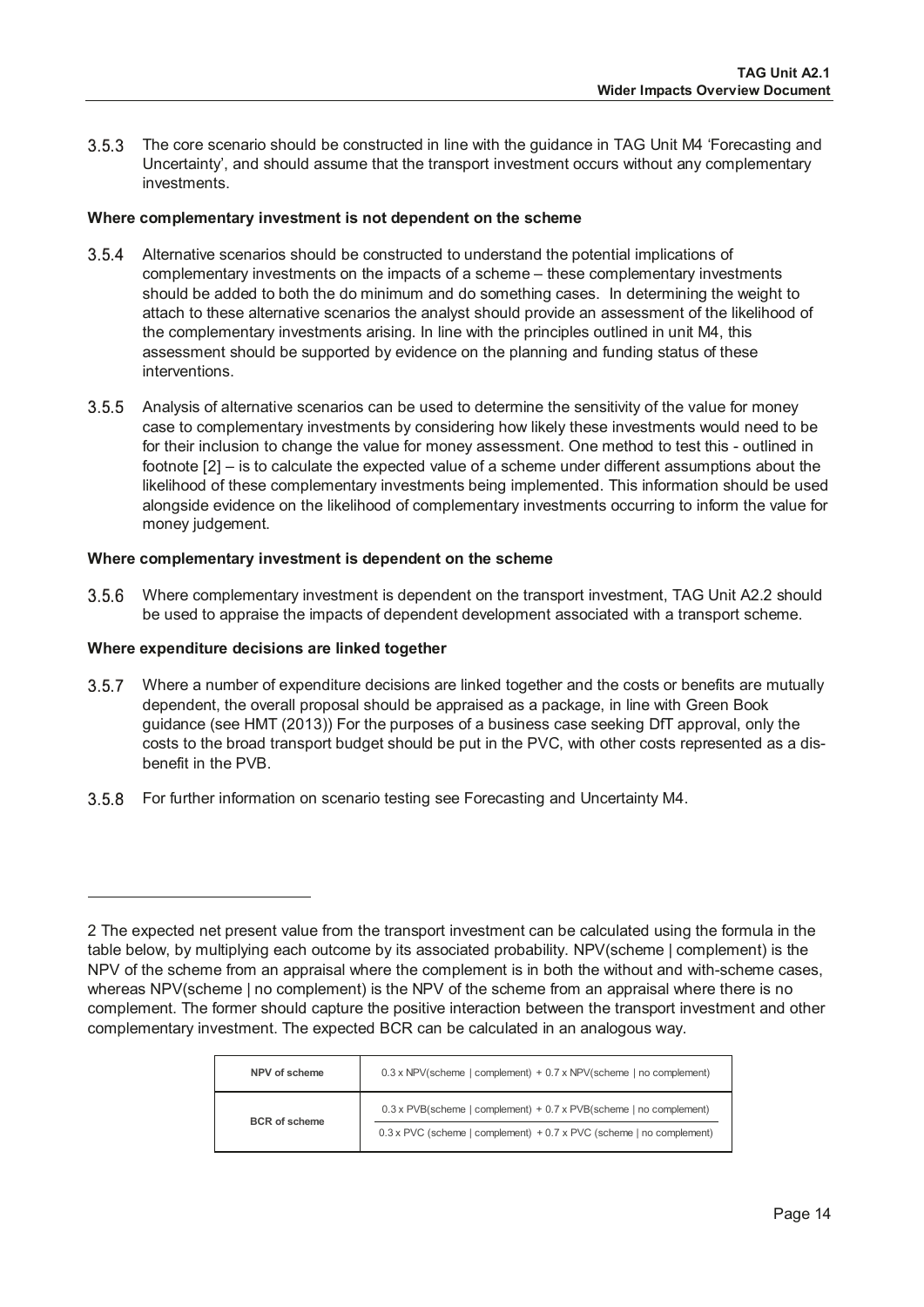## <span id="page-16-0"></span>**3.6 Size of Geographical Study Area and Displacement**

- 3.6.1 Key to any assessment of wider economic impacts is displacement. As mentioned in section 2, transport investment may induce a relocation (displacement) of economic activity such that an economic impact in one local area is at the expense of another; in other words a local impact may not be equivalent to the national impact. Deriving the national (United Kingdom) impact is important because this is the geographical level at which the value for money assessment is conducted.
- 3.6.2 Transport investment can only expand the size of the national economy if they have national supplyside effects. The most immediate supply-side effect of a transport investment is through its impact on transport capacity.
- $3.6.3$ Transport investments may also induce supply-side effects of the other factors of production, such as the supply of labour. If there is no national supply-side effect, any local economic impacts related to these non-transport factors of production, such as higher levels of employment, will represent a displacement of activity from other locations.
- With respect to supply-side effects of non-transport factors of production, the default assumption is 100% displacement; this applies for all types of economic modelling. The onus is on the scheme promoter to present credible evidence that the particular transport investment will affect a nontransport factor of production. If the scheme promoter is unable to present credible evidence of additionality, the particular economic impacts will be considered displaced from elsewhere. Within TAG Units 2.2 to 2.4, guidance is provided on evidence which could be provided to demonstrate a national supply-side impact.
- Where the study area is small it is more likely to miss the full extent of displacement. This is because the analysis will fail to capture the behavioural responses of households and firms outside of the study area. Thus, the study area should be sufficiently large that it captures behavioural responses – for further information see M2 – Variable Demanding Modelling.

## <span id="page-16-1"></span>**4 Valuing Wider Economic Impacts**

### <span id="page-16-2"></span>**4.1 Introduction**

- 4.1.1 The Department's appraisal process is based on the principles of the HMT Green Book guidance. Cost benefit (welfare) analysis is used to determine the value for money of investment spend. Cost benefit analysis is the preferred approach because it captures a broad range of impacts, such as economic, environmental and social, thereby demonstrating the effect of a transport investment on welfare. In certain circumstances, GDP analysis may supplement the welfare analysis in the Transport Business Case. In this section we only consider how economic impacts are captured, for guidance on capturing non-economic impacts see A3 – Environmental Impacts and A4 – Social and Distributional Impacts. This section is structured as follows:
	- Section 4.2 outlines the approach to value economic impacts in welfare analysis;
	- Section 4.3 outlines how the user benefits associated with land use change may be approximated through Supplementary Economic Modelling or by land value in the case of dependent development;
	- Section 4.4 outlines which of wider economic impacts captured in WebTAG and which are additional to one another; and
	- Section 4.5 outlines the circumstances in which GDP analysis can be used to supplement welfare analysis.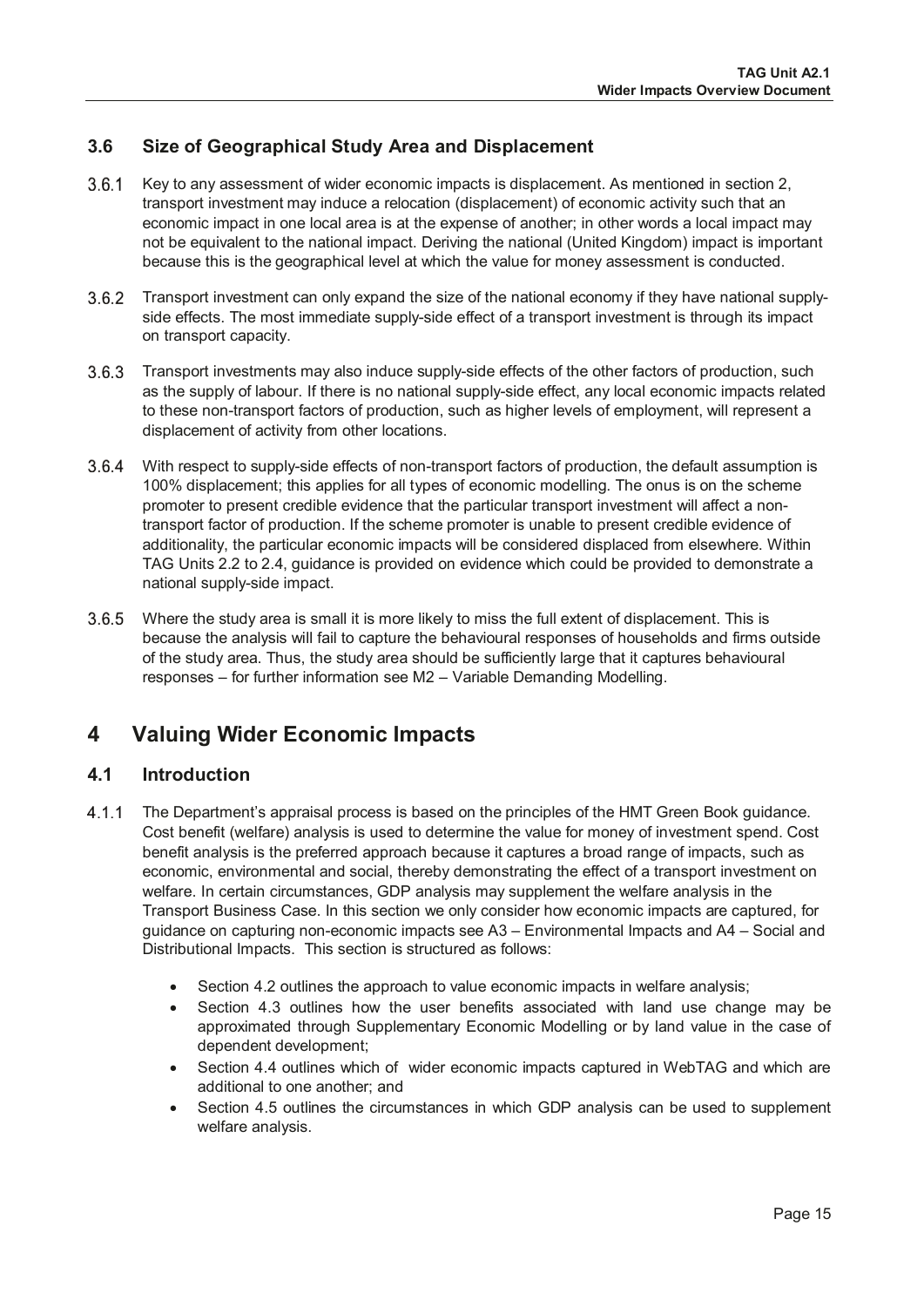## <span id="page-17-0"></span>**4.2 Welfare Analysis**

- 4.2.1 As mentioned in section 3, analysis of wider economic impacts should be presented at levels of increasing complexity. This section sets out where the different wider economic impacts should be reported within the levels of analysis; wider economic impacts are only included in level 2 and 3 analysis due to the maturity of the analytical techniques.
- For the most part the wider economic impacts within TAG Units A2.2 A2.4 are additional; the result from estimating one wider economic impact can be added to that of another without the risk of **double-counting**. However, there are two key exceptions – these are reflected in the sensitivity tests of Level 3 outlined below:
	- Dynamic clustering is not additional to static clustering, as the latter is implicitly captured in the former – see TAG Unit A2.4.
	- Land value uplift, the methodology to value dependent developments, is not additional to other wider economic impacts occurring within that development, as there could be potential double-counting – see section 4.3.

#### **Level 1: Assessment of impacts with fixed land use**

- 4.2.3 The starting point for all transport appraisal is the estimation of user benefits with fixed land use; this forms the basis upon which all subsequent analysis builds.
- 4.2.4 Note: only those Environmental Impacts, and Social and Distributional Impacts, which are included in the initial BCR, should be included in Level 1 analysis – see TAG Unit A1.1 for information on the reporting of Environmental, and Social and Distributional Impacts within the value for money assessment.

#### **Level 2: Assessment of wider economic impacts with fixed land use (connectivity impacts)**

 Some schemes may wish to build on Level 1 to include wider economic impacts and *other* impacts, which can be estimated without the explicit quantification of land use change. In the case of wider economic impacts these should use the standard assumptions set out in TAG Units A2.2 – A2.4 for static clustering, labour supply impacts and output change in imperfectly competitive markets, with decision of which to include justified in the Economic Narrative.

#### **Level 3: Assessment of impacts utilising context specific parameters or variable land use (structural impacts)**

- 4.2.6 Within Level 3 there are four potential sensitivity tests that may be conducted. Three of these sensitivity tests (dependent development, dynamic clustering and the move to more/less productive jobs, and full variable land use) relate to the explicit quantification of land use, whilst the fourth relates to the use of supplementary modelling.
- 4.2.7 In the case of explicit quantification of land use change all impacts, with the potential exception of user benefits, should be re-estimated to test their sensitivity to the land use assumption; as mentioned above, unless supplementary modelling is conducted, user benefits should be estimated assuming fixed land use.

#### Dependent Development

 In the case of dependent development, only user benefits should be estimated assuming fixed land use, all other impacts should be estimated under variable land use. Wider economic impacts associated with non-land market failures should be carefully considered as part of the economic narrative due to potential double counting (see section 4.3 for more information).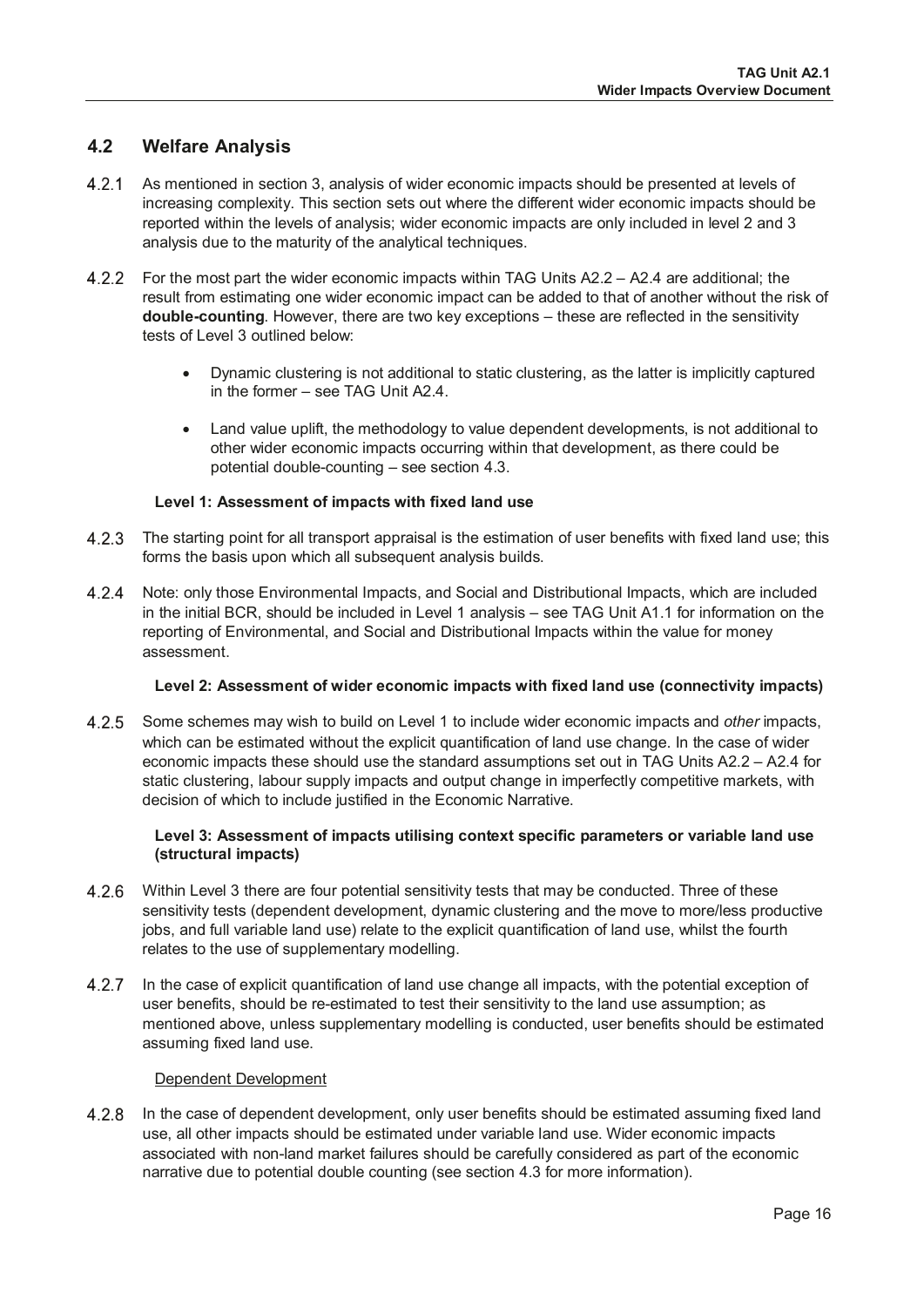#### Dynamic Clustering and the Move to More/Less Productive Jobs

4.2.9 When estimating dynamic clustering and the move to more/less productive jobs, all other wider economic impacts, with the exception of static clustering can be included in the analysis: static clustering is implicitly captured within the estimation of dynamic clustering. Thus the estimation of total benefits will include wider economic impacts which explicitly quantify land use change as well as those which do not.

#### Full Variable Land Use

4.2.10 As discussed in section 2, the 'rule of a half' methodology is less accurate for the estimation of user benefits in the case of variable land use. If a supplementary user benefits methodology is used, the results should be reported as a sensitivity test to those derived from the 'rule of a half' methodology under the fixed land use. In addition, all impacts in the sensitivity test should be estimated assuming variable land use.

#### Supplementary Economic Modelling

- 4.2.11 Supplementary Economic Modelling utilises alternative methodologies and evidence than that contained in TAG Units A2.2 – A2.4 and could be used to assess wider economic impacts under either fixed or variable land use.
- 4.2.12 Supplementary Economic Modelling may be undertaken if either market failures not captured in the wider economic impacts guidance have been identified or there are alternative sources of evidence which are considered more appropriate to the specific scheme context. In the case of alternative evidence sources or methodologies, the results should be reported alongside those derived from the standard approaches in TAG Units A2.2 – A2.4 – see section 6 for more information.
- 4.2.13 Note in the case of variable land use, transport external costs should also be included in the estimation of total benefits.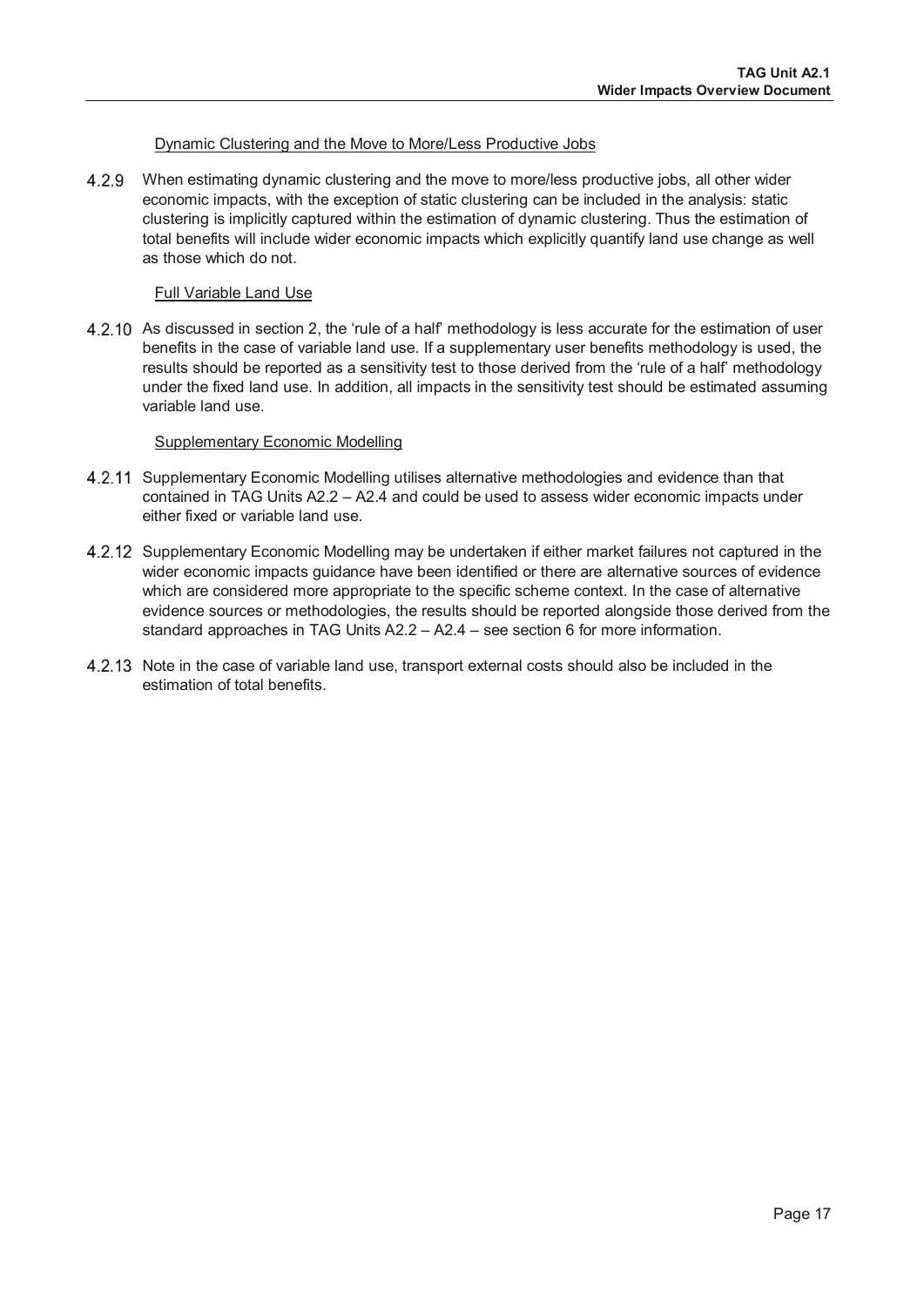## <span id="page-19-0"></span>**4.3 User Benefits and Land Value Uplift**

4.3.1 This section outlines how the user benefits associated with land use change may be approximated by land value uplift in the case of dependent development or through supplementary economic modelling.

#### **Land Value Uplift**

- 4.3.2 Land value uplift measures the difference between the price of land in its new and former uses and represents the private gain to land owners. It should only ever be used in the appraisals of dependent development.
- $4.3.3$ Land value uplift will capture any impacts which are capitalised into land values. It could potentially capture any of the following impacts: user benefits, land market distortions and other wider economic impacts, such as agglomeration economies that occur within that development.
- 4.3.4 In the case of dependent development the associated land value uplift will capture user benefits to new residents, which are missing from user benefits estimated under fixed land use; these can be considered additional to the fixed land use user benefits estimated via the 'rule of a half' methodology. Land value uplift will also capture any distortions and market failures in the land market. However there are significant drawbacks with the use of land value uplift in transport appraisal:
	- 1. Theory suggests the relationship between land rents and GTCs is ambiguous; land rents need not necessarily increase in response to GTC reductions, the response will depend upon the elasticity of substitution between land and other consumption goods (Arnott et al., 1981)
	- 2. Land value uplift will capture any impacts capitalised into land, such that causal factors are ambiguous: it could potentially include the welfare associated with wider economic impacts and complementary interventions, which could potentially lead to double-counting or the false attribution of benefits respectively. For this reason consideration should be given in the Economic Narrative on the degree to which there is an overlap between land value uplift, direct transport benefits and other wider economic impacts; and
	- 3. Land value uplift is a local site specific measure, as such it will not account for the loss of land value on other sites, which will occur if there is a relocation of economic activity. In other words it fails to account for displacement. Furthermore, there is a lack of robust evidence on displacement factors – the extent to which land value uplift at one specific plot is at the expense of another area – which could lead to inaccurate estimates of the net land value change.
- 4.3.5 For these reasons, the quality of land value uplift as a measure of welfare is considered low and only included as sensitivity analysis within the value for money assessment – see section 6 for details on reporting the land value uplift associated with dependent developments.

#### **Supplementary Economic Modelling**

- 4.3.6 For regeneration and transformational schemes, in which transport is only one of a number of interventions or the land use impacts are expected to be diffuse over the study area, it may be appropriate to undertake supplementary economic modelling.
- 4.3.7 Some supplementary economic models have the potential to quantify and value the user benefits associated with variable land use. However, due to the uncertainty surrounding these models, the results should be reported as sensitivity tests within the value for money assessment – see section 6 for more details on reporting the result from Supplementary Economic Models.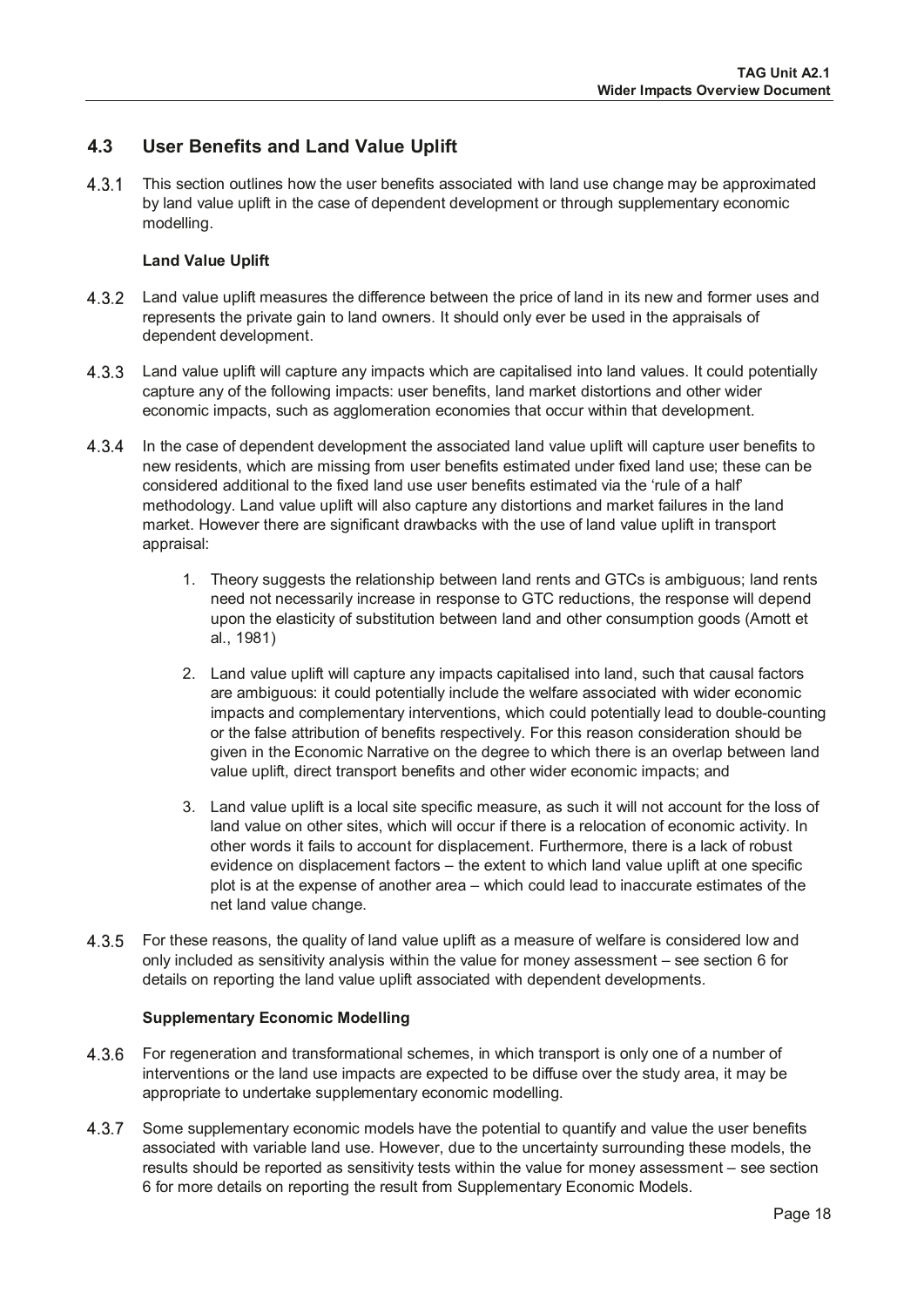4.3.8 As mentioned in section 3, if significant land use change is forecast, the impact of this upon trip distribution and generation must be captured in the transport appraisal. This is to ensure the transport appraisal tells a consistent story in terms of the impact of the transport investment upon induced investment, employment effects and dynamic clustering and the transport network. This will ensure the transport flows and externalities, such as local air pollution and carbon emissions, accurately reflect the second round effects

## <span id="page-20-0"></span>**4.4 Gross Domestic Product Analysis within the Transport Business Cases**

- Indicative estimates of GDP can be derived from the welfare methodologies laid out in the WebTAG A1 and A2 chapters; it does **not** require separate modelling. Table 4 demonstrates how the welfare estimates, derived from WebTAG, methodologies, relate to changes in GDP. For example, welfare analysis considers the benefits to all transport users (businesses, commuters and leisure travellers) but only business user benefits are considered commensurate to a change in Gross Domestic Product: leisure and commuter user benefits are not considered to change GDP because it is unclear the extent to which the former translate into economic impacts.
- The GDP change can also be estimated using supplementary economic modelling. In such instances, the corresponding welfare change should be derived – see Supplementary economic modelling M5.3 for guidance on estimating GDP and deriving welfare estimates.
- If the GDP change is estimated, only the net present value should be reported in the Strategic Case: the GDP analysis should adopt the same appraisal period and discount rate as that of the welfare analysis.

| Table 4: Relation of Welfare to GDP                                        |                                                             |                                                                     |  |
|----------------------------------------------------------------------------|-------------------------------------------------------------|---------------------------------------------------------------------|--|
|                                                                            | Welfare Impact                                              | GDP                                                                 |  |
| User benefits (1.3)                                                        | User benefits from business,<br>commuting and leisure trips | <b>Business User benefits</b>                                       |  |
| Induced Investment (A2.2)                                                  |                                                             |                                                                     |  |
| Dependent Development                                                      | Land Value Uplift                                           | <b>Additionality Modelling</b><br>required - see SEM unit<br>(M5.3) |  |
| Output Change in<br><b>Imperfectly Competitive</b><br><b>Markets</b>       | 10% of Business User benefits                               | 10% of Business User benefits                                       |  |
| Employment Effects (A2.3)                                                  |                                                             |                                                                     |  |
| Labour Supply Impacts<br>Move to More/Less                                 | 40% of change to GDP (tax<br>revenue)                       | GDP<br>GDP                                                          |  |
| Productive Jobs                                                            | 30% of change to GDP (tax<br>revenue)                       |                                                                     |  |
| Productivity Impacts (A2.4)                                                |                                                             |                                                                     |  |
| <b>Agglomeration Economies</b><br>(incl. static and dynamic<br>clustering) | Agglomeration Impacts                                       | Agglomeration Impacts                                               |  |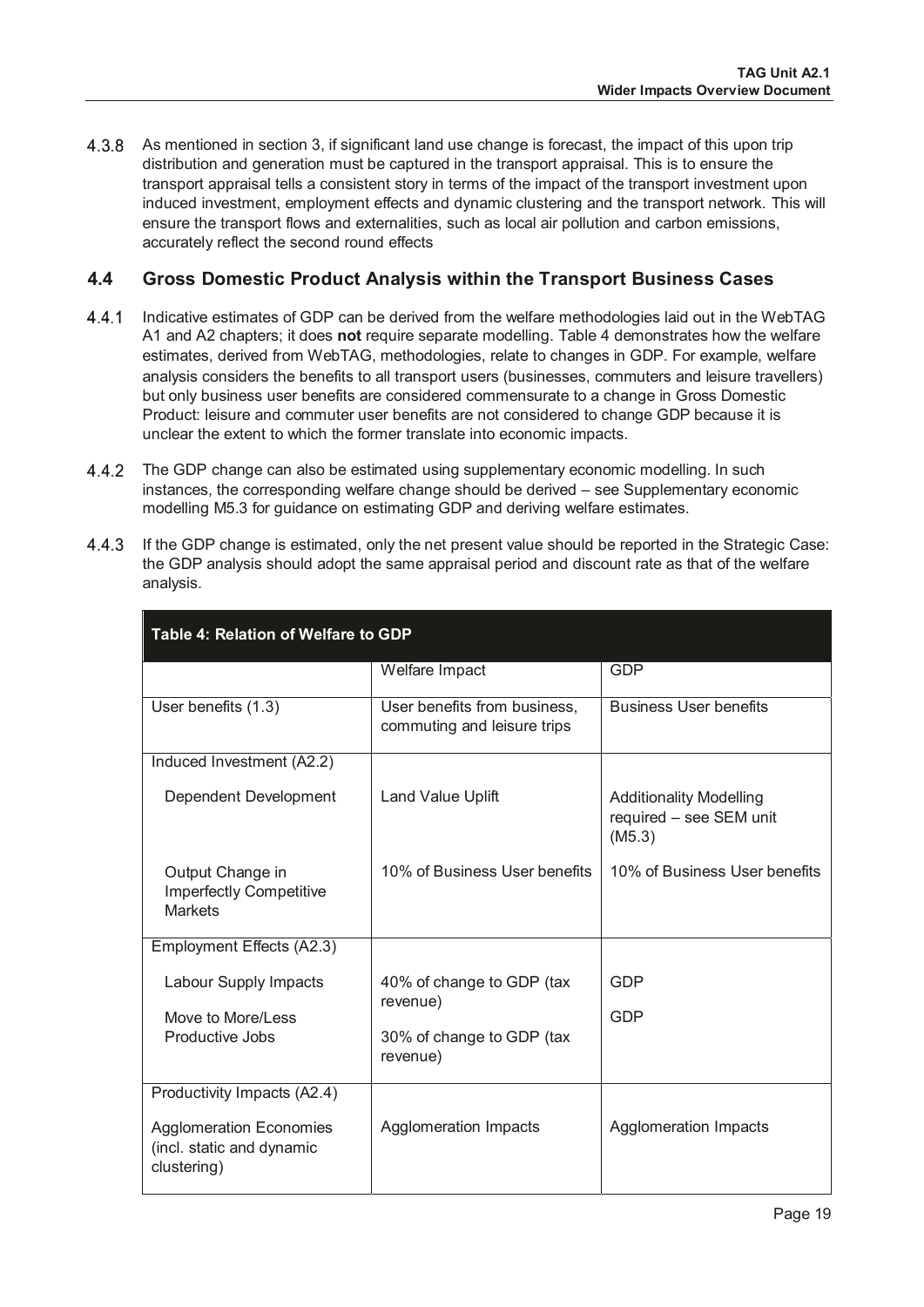## <span id="page-21-0"></span>**5 Documenting Analysis – Economic Impacts Report**

 All Transport Business Cases which have economic objectives should be accompanied by an Economic Impacts Report (EIR). The purpose of the EIR is to improve the transparency of economic impacts analysis within the Transport Business Case, in order that it can be objectively scrutinised. Improving the transparency of economic impacts analysis is important for a number of reasons:

**1. Consistency between the Strategic and Economic Cases:** The Strategic and Economic Cases report the results of alternative approaches to value economic impacts, GDP and Welfare respectively. Because the approaches measure a common impact, for any given scenario the Strategic and Economic Cases should use a consistent set of assumptions and forecasts in terms of the magnitude, nature and location of the economic impact, to ensure the Transport Business Case presents a consistent narrative. For example, the core scenarios of GDP and welfare analysis within a Business Case should have a single consistent forecast of employment effects.

**2. Contextual Information:** Economic impacts are context specific; they depend on the location's characteristic and the particular transport investment. The justification for the analytical scope and the methodological approach adopted is important to understand the appropriateness and relevance of the analysis.

**3. Uncertainty Analysis:** The results of all analysis are subject to varying degrees of uncertainty, as a result of the underlying assumptions and parameters. The sensitivity of results to the underlying assumptions is key to understanding the analytical risks.

**4. Quality of Analysis:** The results of all analysis are subject to the quality of the methodologies used. Therefore the methodology should be transparently reported, such that its robustness and appropriateness can be examined and its inherent uncertainties can be distinguished from other potential weaknesses in the analysis.

 The Economic Impacts Report should contain an Economic Narrative, which defines the scope of the analysis, and technical analysis in order that stakeholders understand the derivation of the results and the key factors driving those results. Sections 5.2 and 5.3 provide guidance on producing an Economic Narrative and the type of technical information to be reported.

## <span id="page-21-1"></span>**5.2 Economic Narrative**

- 5.2.1 The economic impacts of transport investment are context specific, which has two implications:
	- i. The inclusion of economic impacts within transport business cases should be considered an integral part of the appraisal design and not an add on at the end of the process; and
	- ii. When applying WebTAG in scheme appraisal, the approach taken should be selective and not mechanical; it should be applied on the basis of a scheme's expected economic impacts.
- To reflect the context specificity of economic impacts, the first stage of the appraisal process is the development of an Economic Narrative, which defines the scope of the analysis and informs the Appraisal Specification Report. The Economic Narrative should be subject to refinement as the appraisal progresses and additional information becomes available.
- The Economic Narrative is the main tool through which scheme promoters articulate and justify the scope of the analysis and to this end should include information on the following: (1) identification of the expected economic impacts and description of how these achieve any economic objectives in the Strategic Case; (2) justification of why these impacts are expected to occur on the basis of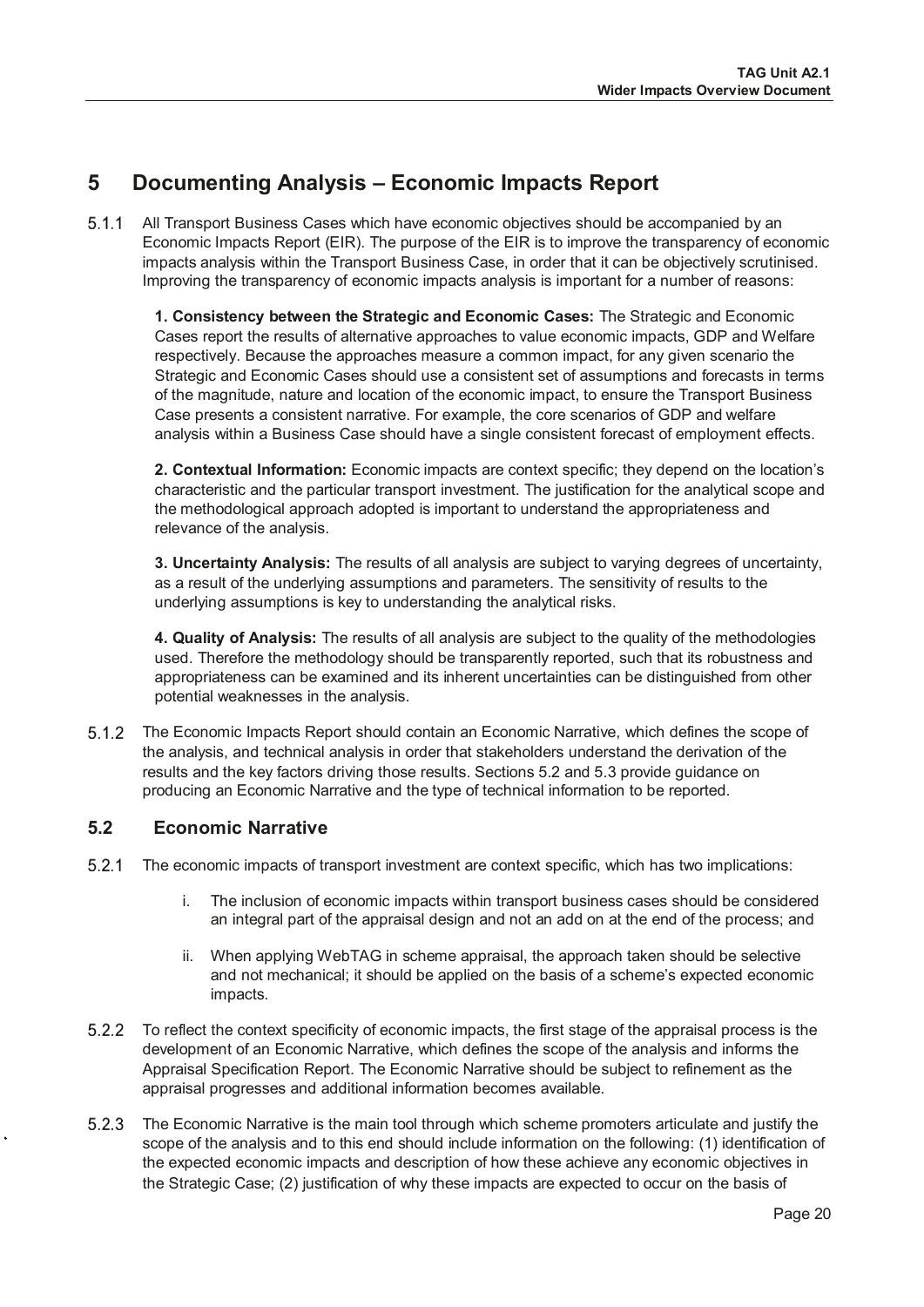economic theory and context specific evidence; (3) identification of the welfare change associated with these impacts, arising, for example from market failures; and (4) identification and justification of the methods to quantify and value the impacts.

#### **Identification and Justification of Expected Economic Impacts**

- Transport investments can have many varied economic impacts. The Economic Narrative should identify and justify all significant impacts, which are expected to occur as a result of the scheme under consideration, such as the relocation of economic activity in response to improved accessibility. The expected impacts should be justified on the basis of economic theory and evidence specific to the area affected by the transport scheme.
- 5.2.5 In addition to the quality of the analytical methods, the robustness and relevance of the economy theory and context specific evidence, used to identify and justify the expected economic impacts, will inform the weight placed on the analysis within the value for money assessment.
- TAG Units A2.2 A2.4 provide guidance on the type of information which could be presented in an Economic Narrative for the identification and justification of economic impacts.

#### **Identification of the Welfare Effects of Economic Impacts**

- Once the expected economic impacts have been identified, scheme promoters should identify the effect these will have on welfare.
- The starting assumption of all transport appraisals is that the welfare effects of economic impacts are captured by user benefits. If there are market failures, user benefits will not fully capture all of the welfare effects associated with economic impacts, in other words there will be wider economic impacts.
- The assessment and inclusion of wider economic impacts in the economic case should only be undertaken, if scheme promoters can identify and justify the presence of market failures. The types of information required to justify the presence of a market failure will depend on the particular market failure. For more information on valuing the welfare associated with economic impacts see section 2.

#### **Identification of methods to quantify and value the impacts**

- 5.2.10 Having identified the expected impacts, causal factors and the market failures, the scheme promoter should be clear about the highest desired level of analysis to be conducted (i.e. Levels 1, 2 or 3) and attention should be directed to the identification of appropriate and proportionate methods by which impacts are to be quantified and valued.
- All Transport Business Cases should at a minimum conduct Level 1 analysis of user benefits and non-economic impacts. A decision to progress beyond this should be based on the expected economic impacts and market failures.
- The impacts assessed in Levels 1 and 2 should be informed by a transport model, in which the model scenarios assume fixed land use. This will form the basis of the core scenario presented in the appraisal summary table – see Forecasting and Uncertainty M4 for guidance on developing the core scenario. The model outputs may be used to estimate the wider economic impacts associated with fixed land use or where land use change does not need to be explicitly quantified – see TAG Units A2.2 – A2.4.
- Level 3 sensitivity tests should be considered if land use change is explicitly quantified, supplementary modelling is deemed appropriate or economic impacts are dependent on complementary interventions – see Forecasting and Uncertainty M4 for guidance on developing alternative scenarios. In the first instance level 3 impacts, such as dynamic clustering and the move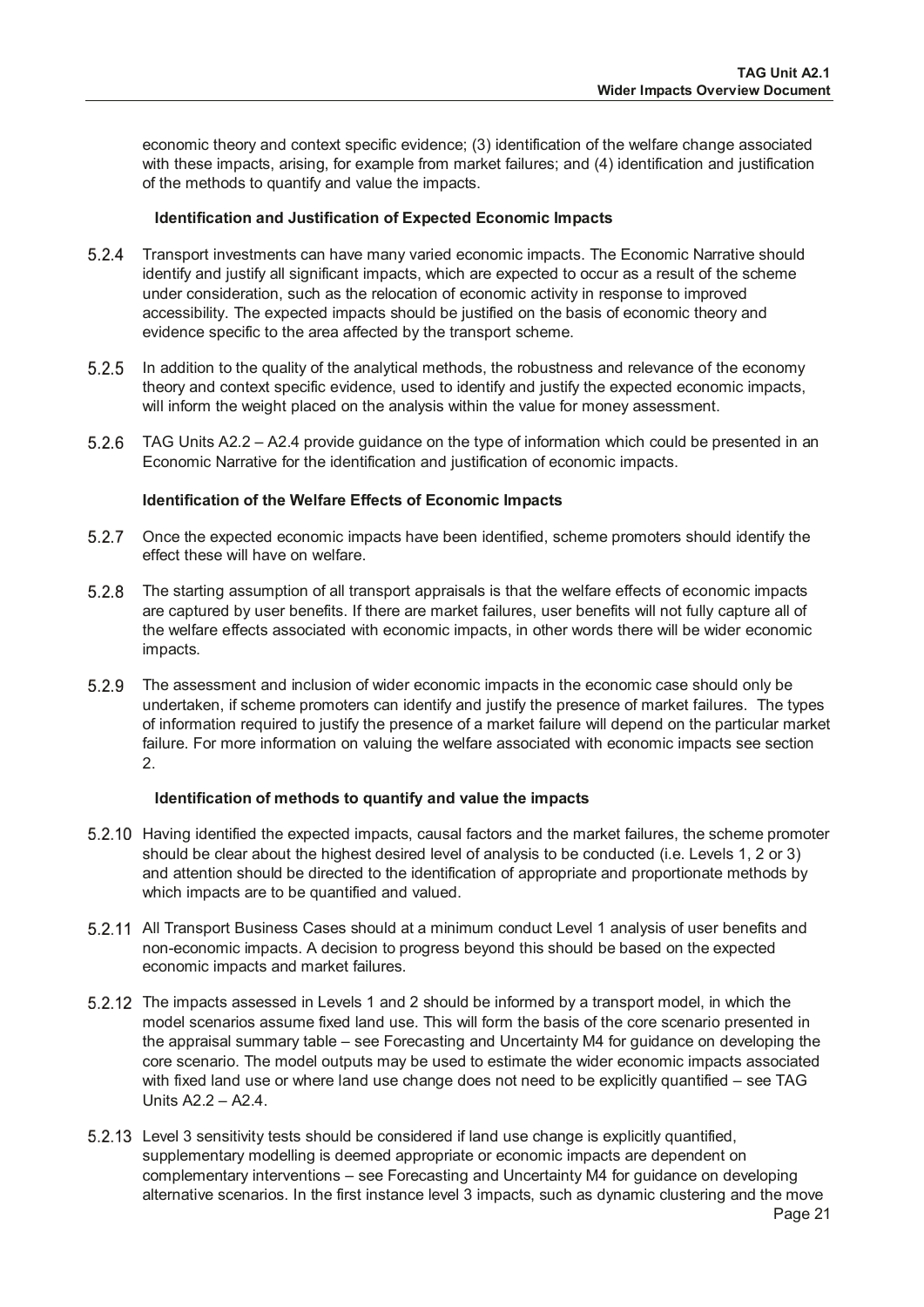to more/less productive jobs, should be estimated using the appropriate WebTAG methodologies, the results from supplementary economic models may be presented alongside these. Note in the case of supplementary economic models, the model choice will depend upon the specific impacts to be analysed – see TAG Unit M5.3 for guidance on model choice and the circumstances in which they may be applied.

 The scope of the analysis should be proportionate to the size and impact of the scheme. In most instances, user benefits and wider economic impacts (level 1 and level 2 analysis) will be sufficient to inform the Transport Business Case. However, there may be transport investments for which the application of supplementary economic modelling is considered justified. For more information on proportionate appraisals, see Guidance for the Technical Project Manager.

## <span id="page-23-0"></span>**5.3 Technical Analysis**

5.3.1 Key to improving the transparency of Transport Business Cases is the reporting of analytical methods in order that results can be objectively scrutinised. The information requirement will partly depend upon the methods used and should be proportionate: generally supplementary economic modelling will be more information intensive than cases where the methodologies in TAG Units A2.2 – A2.4 have been applied. Below is a summary of the minimum level of technical information which should be provided in the EIR.

#### **Quantification and Valuation Methodologies:**

- There should be a detailed description of the modelling and valuation methodologies used to analyse the economic impacts of transport investment. The description should outline the following information:
	- a. Model type
	- b. Model area size of area represented in the model
	- c. Input data and source
	- d. Model mechanics how the model utilises the input data to derive quantities/values
	- e. Modelled years and how results have been interpolated and extrapolated
	- f. Description of what quality assurance checks (e.g. audit, peer review) have been undertaken on the analysis
- 5.3.3 Some quantification and valuation approaches may only estimate impacts at the local level. On the other hand, some approaches may provide national impacts but an understanding of the local impacts would be desirable. Whether deriving a national impact from local impacts or vice versa, the methodology to do this should be clearly outlined together with the underlying assumptions.
- For all transport schemes, the core scenario should be quantified and valued in line with the methodologies and approach set forth in WebTAG, such that reference to the relevant methodologies should suffice.
- 5.3.5 However, in those instances where supplementary economic modelling has been undertaken, such as to forecast land use in an alternative scenario, a full description will be required of the methodologies.

#### **Results:**

 The presentation of the results should be unambiguous within the report; the impacts driving the results and the reasons for this should be clearly laid out. This may best be achieved by the presentation of a table of results, disaggregated by impact type, with accompanying explanatory text.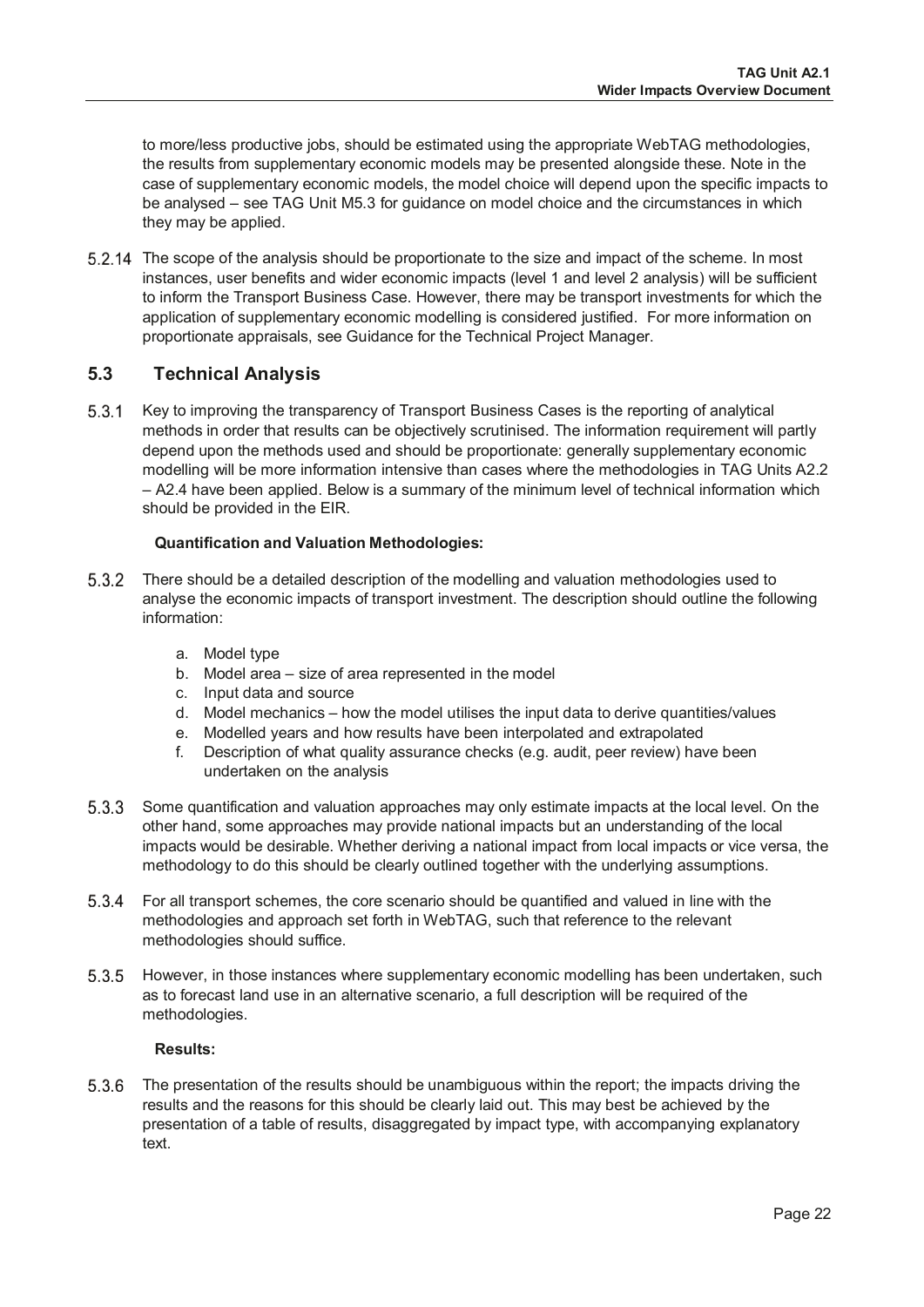- 5.3.7 As outlined in section 2.2, the core approach to appraise economic impacts is welfare analysis and the core scenario should be estimated using the methodologies set out in WebTAG units A1 and A2. If supplementary economic modelling has been undertaken to estimate welfare effects, the results should be presented alongside those derived from the WebTAG methodologies and any differences explained.
- Where changes in GDP have been estimated, the net national effect should be presented alongside the corresponding welfare estimate and the differences reconciled; the association between the GDP and welfare estimates should be explained. In addition, if a local GDP change has been estimated, this should be presented and reconciled to the national GDP and welfare estimates. It should be noted that measures of GDP and measures of Gross Value Added (GVA) are related but not additional, GDP is measured in market prices whereas GVA is measured in factor prices. Measures of the estimated impacts should be converted to a common price level for the purposes of reporting an overall impact. The estimated GDP impact of a transport investment should be adjusted for inflation and reported as a net present value.

#### **Key Assumptions and Parameters:**

5.3.9 All of the key assumptions and parameters driving the results should be presented, together with sources and their implication within the analysis – example in Box 7.

Box 7: Example of Information Requirement for Key Assumption

The manufacturing agglomeration elasticity (0.021) describes the increase in productivity as a result of an increase in the effective density of the urban area. If effective density increases by 1% as a result of a reduction in generalised travel costs and/or the relocation of employment, productivity will increase by 0.02%. Source: Graham, D., J., Gibbons, S., Martin, R., (2009) *'Transport Investment and the Distance Decay of Agglomeration Benefits'.*

5.3.10 The identification of key assumptions is particularly important when supplementary economic modelling has been undertaken and a full account should be provided. Where WebTAG has been followed, reference should be made to the unit, which contains the relevant assumptions.

#### **Understanding Uncertainty:**

- The results of all analysis are subject to varying degrees of uncertainty, due to the underlying modelling and valuation assumptions. This uncertainty should be reflected in the reporting of impacts, so that stakeholders have a fuller understanding as to the sensitivity of results to the underlying assumptions.
- Within each level of analysis it is important to understand the range of outputs and the associated uncertainty. This can be informed by developing an uncertainty log – see TAG Unit M4.
- Uncertainty analysis should be performed on all of the key assumptions, setting out the likelihood that different outcomes may occur. The uncertainty analysis should ideally be informed by evidence, however, in some circumstances this may not be possible.
- In many instances assumptions are derived from empirical evidence. The uncertainty analysis that could be performed in such instances includes the use of confidence intervals from the empirical evidence or alternative empirical sources. If there are no alternative sources of empirical evidence, the analyst will need to consider what would be an appropriate sensitivity test. For more information about uncertainty and how it should be reflected in appraisal see TAG Unit M4.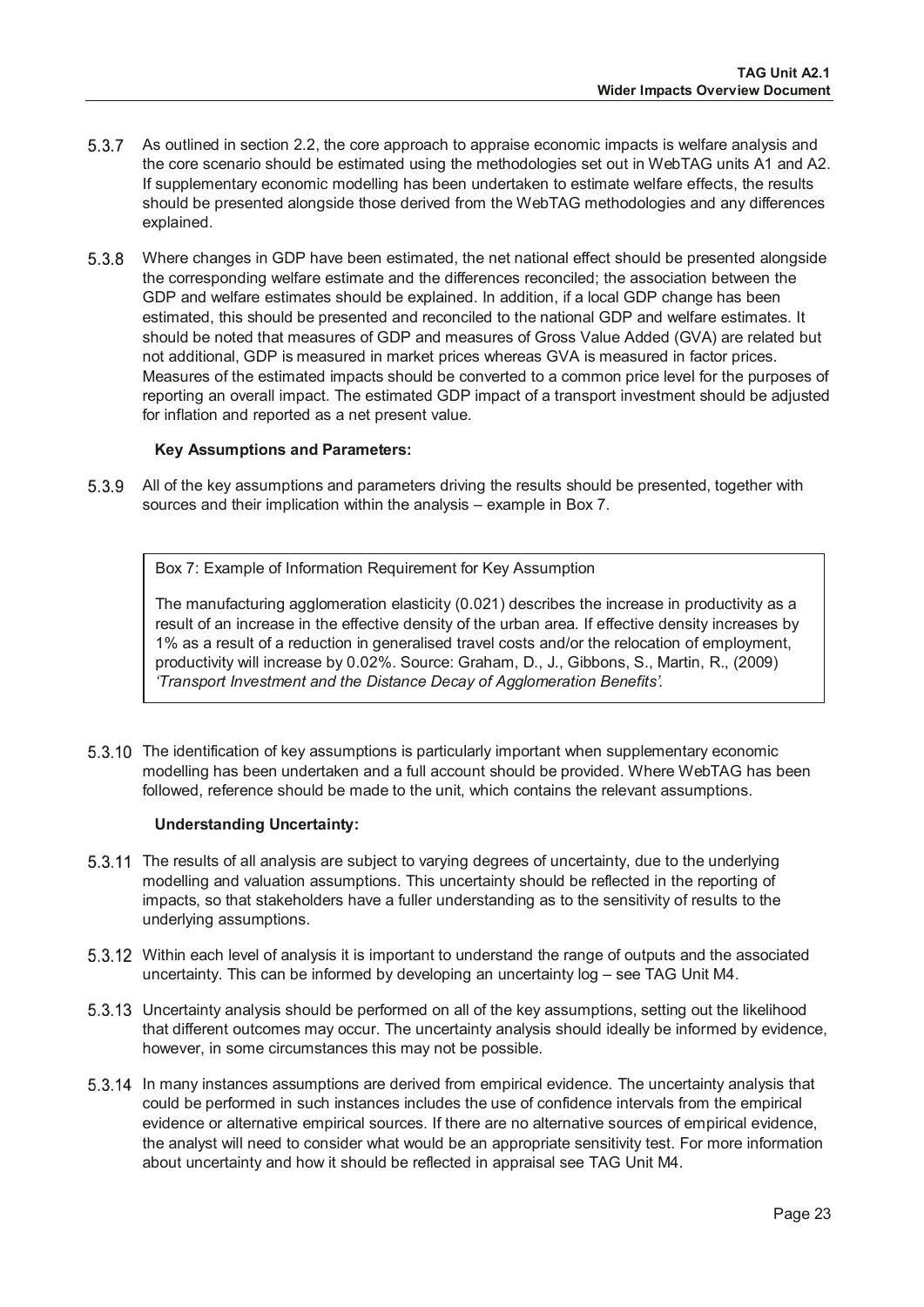#### **Quality of Analysis**:

 If supplementary economic modelling is undertaken, the analysis should be presented in the Economic Impacts Report. In addition to the requirements laid out above, information should be provided regarding how the analysis has addressed the specific analytical principles set out in the Supplementary Economic Modelling guidance (M5.3).

#### **Informing the Economic and Strategic Cases**

- The detailed technical information contained with the Economics Impact Report should be summarised in the economic and strategic cases; the welfare change associated with economic impact should be reported in the Economic Case, if the GDP change has been estimated, it should be reported alongside the relevant economic objective in the Strategic Case.
- 5.3.17 Given the plethora of factors which determine the magnitude and type of economic impact, the uncertainty analysis should be summarised and ranges around the central estimates reported in the appropriate part of the transport business case (economic or strategic case). The results and the level of uncertainty will inform the value for money assessment and the confidence placed in the analysis respectively.

## <span id="page-25-0"></span>**6 Reporting Impacts**

#### <span id="page-25-1"></span>**6.1 Introduction**

- 6.1.1 This section outlines the various reporting criteria of economic impacts within the Transport Business Case. The section is structured as follows:
	- Section 6.2 outlines where the different approaches to value economic impacts should be reported within the Transport Business Case;
	- Section 6.3 explains how economic impacts should inform the value for money (VfM) assessment; and
	- Section 6.4 explains how GDP should be reported within the Transport Business Case.

#### <span id="page-25-2"></span>**6.2 Reporting Impacts within the Transport Business Case**

- The purpose of analysing the economic impacts of transport investment is to inform the decisionmaking process. Decision-makers are presented with a Transport Business Case, which contains all of the evidence regarding the potential costs and benefits of the scheme under consideration.
- The Transport Business Case is composed of five cases: the Strategic, Economic, Financial, Management and Commercial Cases. The two cases of most relevance to analysis of economic impacts are the Strategic and Economic Cases. The former contains the policy objectives of the transport investment and evidence should be presented which informs the extent to which these are achieved; this is where non-welfare measures of economic impacts, such as GDP, may be reported, if they are relevant and inform the economic policy objective. The latter presents evidence on the value for money of the different options and is where the welfare associated with economic impacts, as measured by user benefits and wider economic impacts, should be reported. Note: if the analysis suggests the economic impacts will affect the broad transport budget, such as increased ticket revenue, these effects should also be reported in the Financial Case.

### <span id="page-25-3"></span>**6.3 Reporting Impacts within the Economic Case**

 This section provides guidance on where within the value for money assessment the welfare associated with economic impacts should be reported – see value for money guidance (forthcoming) for guidance on how to form value for money conclusions.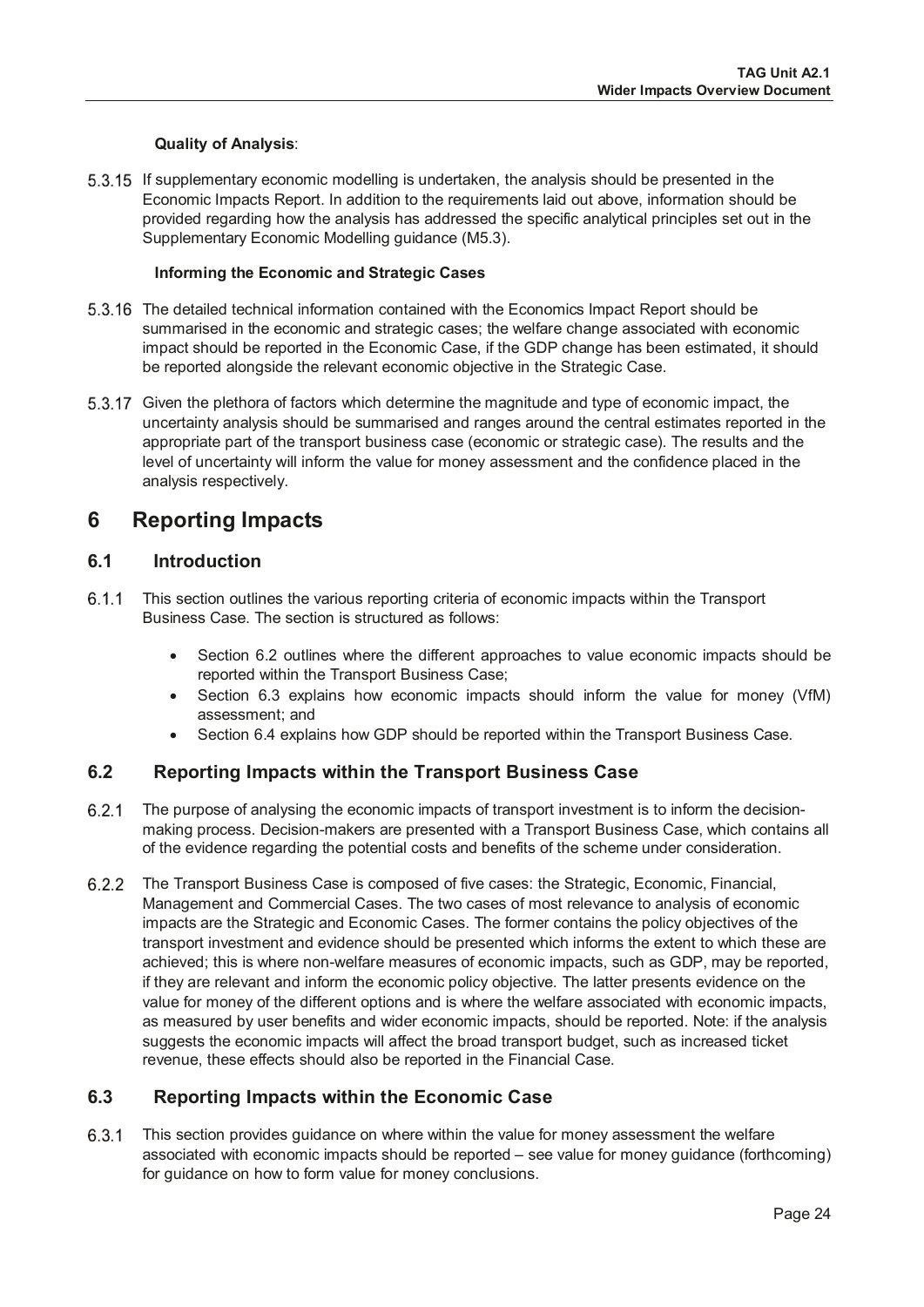- The impacts reported in the Economic Case inform the value for money assessment. The value for money assessment examines the relationship between the costs of the transport investment and the expected impacts, such as economic, environmental, social and distributional, of all options.
- Within the value for money assessment of the Economic Case the geographical spatial scale at which impacts should be reported is always that of the United Kingdom. In other words, when assessing the welfare change associated with economic impacts, one must consider impacts which fall outside of the area of immediate interest.
- 6.3.4 As mentioned in section 2, one of the potential impacts of a transport investment is the relocation of economic activity. The relocation of economic activity means that one area gains at another's expense, such that the change in the level of economic activity is greater at the local than national level. Thus a local focus will tend to exaggerate the magnitude of economic impacts and the associated welfare change.
- Within the value for money assessment, impacts are differentiated on the basis of their maturity; the weight placed upon impacts within a value for money assessment varies accordingly.

#### **Level 1 – User benefits**

- 6.3.6 The starting point of the value for money assessment is the estimation of user benefits assuming fixed land use, such that there are no feedback effects from secondary markets. As mentioned in section 2, this will miss the user benefits arising from changes in the level and location of economic activity. Nevertheless, this is considered a reasonable proxy, because for the majority of schemes the feedback effects will be not significant compared to the total travel demand change.
- 6.3.7 As the methodology to quantify and value user benefits is well-researched and robust, the results are reported in the initial BCR; this forms the foundations of the value for money assessment.

#### **Level 2 – Inclusion of Wider Economic Impacts (Fixed Land Use, Connectivity Impacts)**

- The next stage where relevant to the scheme is the incorporation of any wider economic impacts as specified in TAG Units A2.2, A2.3 and A2.4, output change in imperfectly competitive markets, labour supply impacts and static clustering respectively.
- These can all be added to the transport market effects to estimate the adjusted BCR which reflects the fact the methodologies are not as established as those in level 1.

#### **Level 3 – Sensitivity Tests (Structural and context specific Impacts)**

- 6.3.10 Other assessments, including dependent development, dynamic clustering and the move to more/less productive jobs are subject to greater uncertainty. These should not be reported in the initial or adjusted BCR, but can be presented as sensitivity tests.
- 6.3.11 Sensitivity tests includes those economic impacts which explicitly apply different assumptions to those reported within the initial and adjusted BCRs, such as the treatment of land use. By explicitly applying differing assumptions, these analyses test the sensitivity of the impacts reported in the initial and adjusted BCRs.
- The methodologies to estimate these impacts are often subject to a high degree of uncertainty; for example, forecasting land use change is particularly uncertain and there is little evidence to validate forecasts. Nevertheless, sensitivity tests should be reported with the weight placed on these in determining the value for money assessment dependent on the evidence provided..
- 6.3.13 If supplementary economic modelling has been undertaken, whether to quantify and value user benefits under land use change, obtain more context specific estimates of wider economic impacts,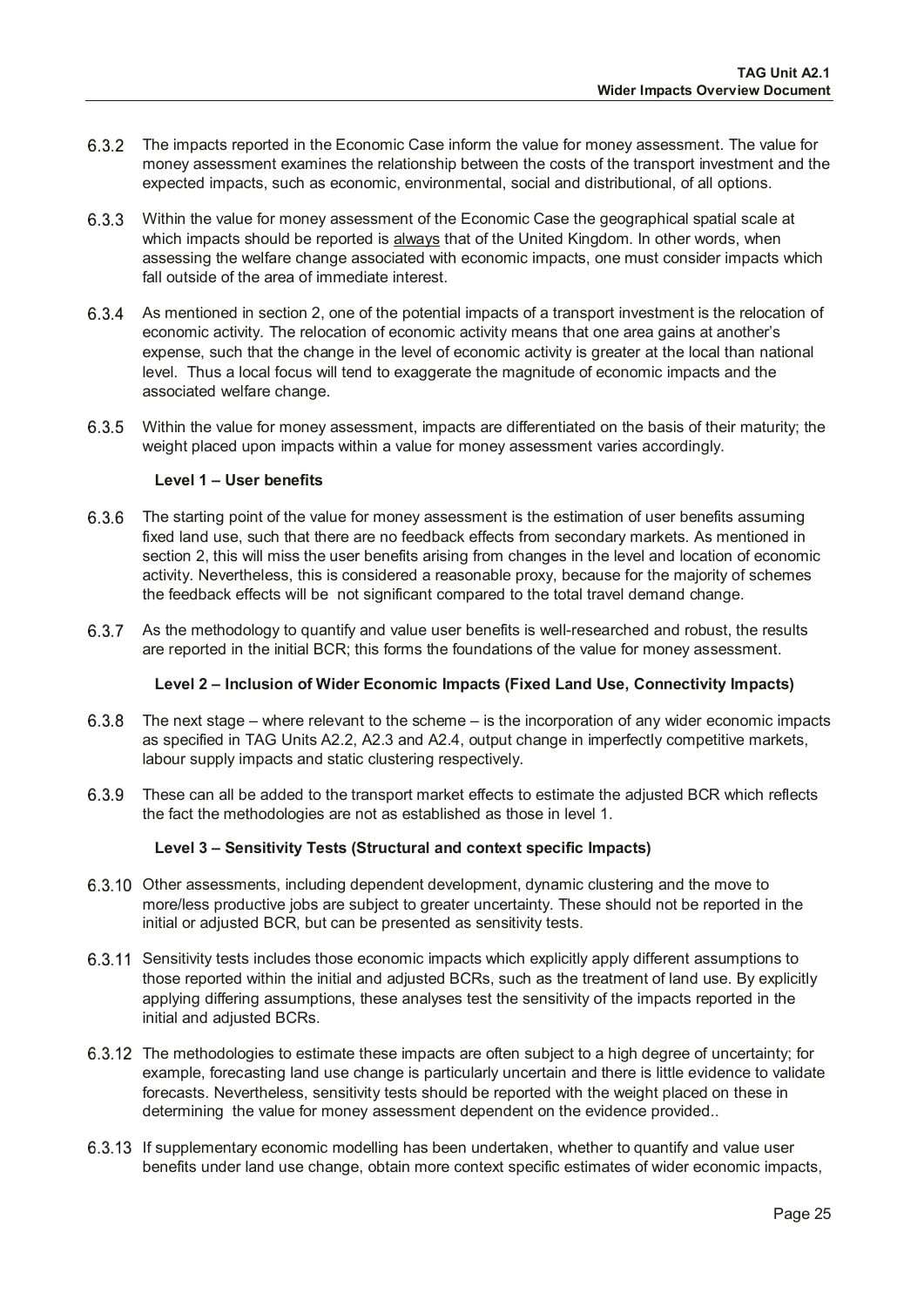or estimate impacts based on the identification of market failures not captured in the A2 units, the results should be reported as sensitivity analysis.

 Table 5 summarises where the welfare effects arising from economic impacts should be reported within the VfM assessment.

| Table 5: Reporting Wider Economic Impacts within the VfM assessment<br>(arrows signify previous levels analysis required) |               |                                                               |                                            |
|---------------------------------------------------------------------------------------------------------------------------|---------------|---------------------------------------------------------------|--------------------------------------------|
|                                                                                                                           | Level 1       | Level <sub>2</sub>                                            | Level 3                                    |
|                                                                                                                           | (Initial BCR) | (Adjusted BCR)                                                | (Sensitivity Analysis)                     |
| <b>Fixed Land Use</b>                                                                                                     | User benefits |                                                               |                                            |
|                                                                                                                           |               | <b>Static Clustering</b>                                      |                                            |
| Implicit Land Use<br>Change                                                                                               |               | Output Change in<br>Imperfectly<br><b>Competitive Markets</b> |                                            |
|                                                                                                                           |               | Labour Supply<br>Impacts                                      |                                            |
|                                                                                                                           |               |                                                               | Dependent<br>Development                   |
| <b>Explicit Land Use</b><br>Change                                                                                        |               |                                                               | Move to More/Less<br>Productive Jobs       |
|                                                                                                                           |               |                                                               | Dynamic Clustering                         |
|                                                                                                                           |               |                                                               | Supplementary<br><b>Economic Modelling</b> |

## <span id="page-27-0"></span>**6.4 Reporting Impacts in the Strategic Case**

 The purpose of the Strategic Case is to determine whether a proposed transport scheme achieves Government objectives, such as to regenerate a local area or reduce noise pollution. It is here that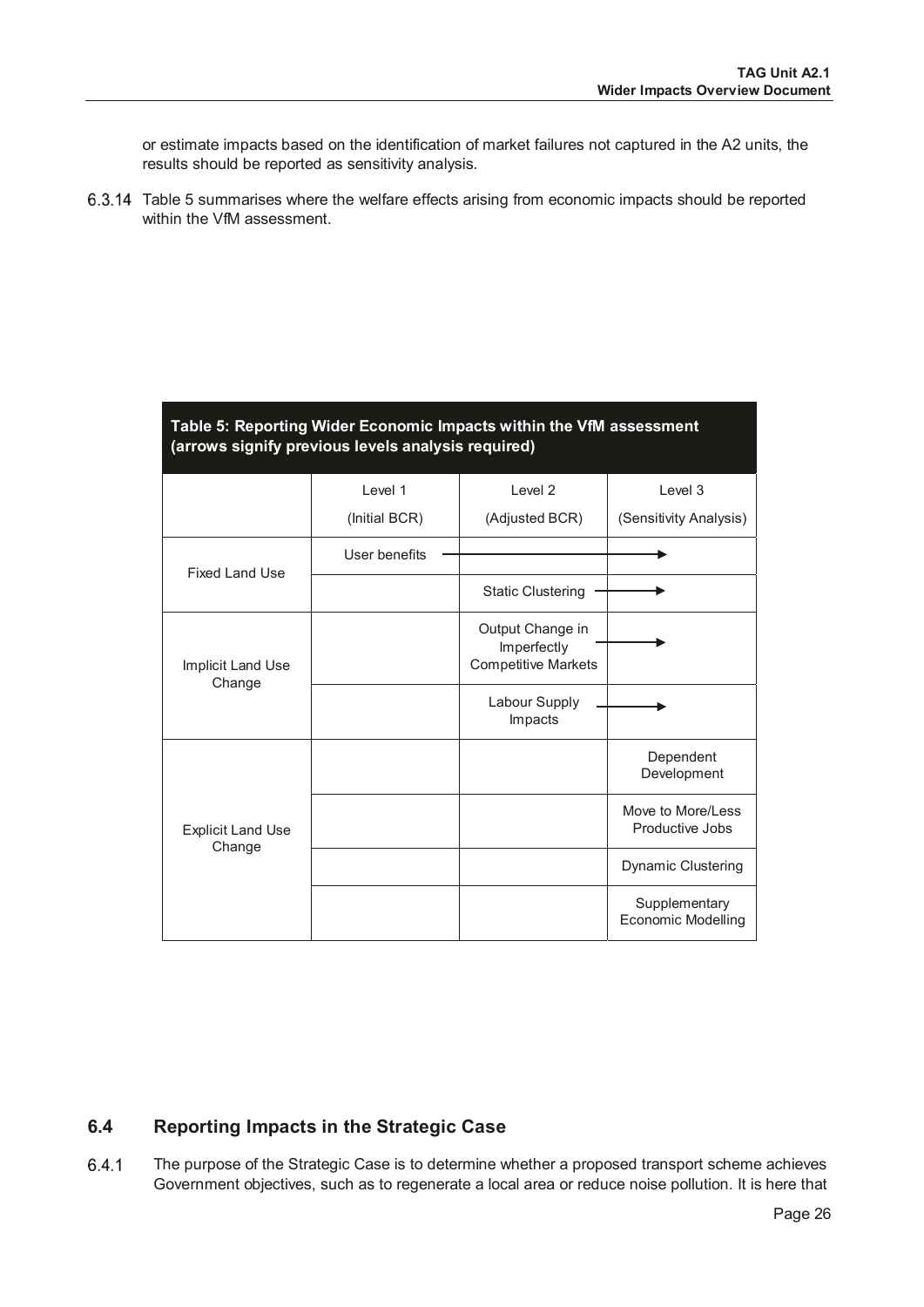non-welfare measures of economic impacts, such as GDP, can be reported, if they inform the extent to which the proposed transport scheme achieves the Government's objectives

6.4.2 If reporting economic impacts in the Strategic Case, the following principles should adopted:

#### 1. **Use appropriate metric to inform Strategic Case. This may differ from Economic Case, which must be welfare based.**

Within the Economic Case welfare is the metric used to value economic impacts. This serves a specific purpose to inform the value for money assessment. In the Strategic Case, however, an economic objective may be better informed by other metrics, such as change in GDP. For example, an economic objective to boost economic activity in a regeneration area may be best informed by the change in GDP and growth of employment. Any reported GDP figure should be a net present value and in the same price base as the welfare estimate.

#### 2. **Analysis should be consistent with that in the Economic Case.**

The Strategic Case scenarios should be the same as those in the Economic Case in terms of the magnitude, nature and location of economic impacts and the assumptions underpinning the analysis, such as population, employment and workforce skills.

#### 3. **The core scenario of economic impacts should use the WebTAG methodologies.**

The core estimate of economic impacts in the Strategic and Economic Cases should use the WebTAG methodologies set out in User and Provider Benefits (A1.3) and Wider Economic Impacts (A2). TAG Units A2.1 outlines how the GDP change can be derived from the welfare estimates.

#### 4. **Sensitivity tests of economic impacts should only be reported in the Strategic Case if the associated welfare effects have been reported in the Economic Case.**

Sensitivity tests reported in the Strategic Case should correspond to welfare estimate in the Economic Case; there should be an analytical "bridge" between the Strategic and Economic Cases, which explains the relationship between the welfare and alternative metrics to value the economic impacts.

#### 5. **Local economic impacts should only be reported alongside the corresponding national impact.**

<span id="page-28-0"></span>The economic objective may be locally focussed, such as the regeneration of a local area. In this instance, it would be appropriate to report local impacts. Nevertheless, the corresponding national impacts should be reported alongside to aid transparency: reporting the national and local economic impacts together clarifies the extent of the assumed relocation (displacement) of economic activity.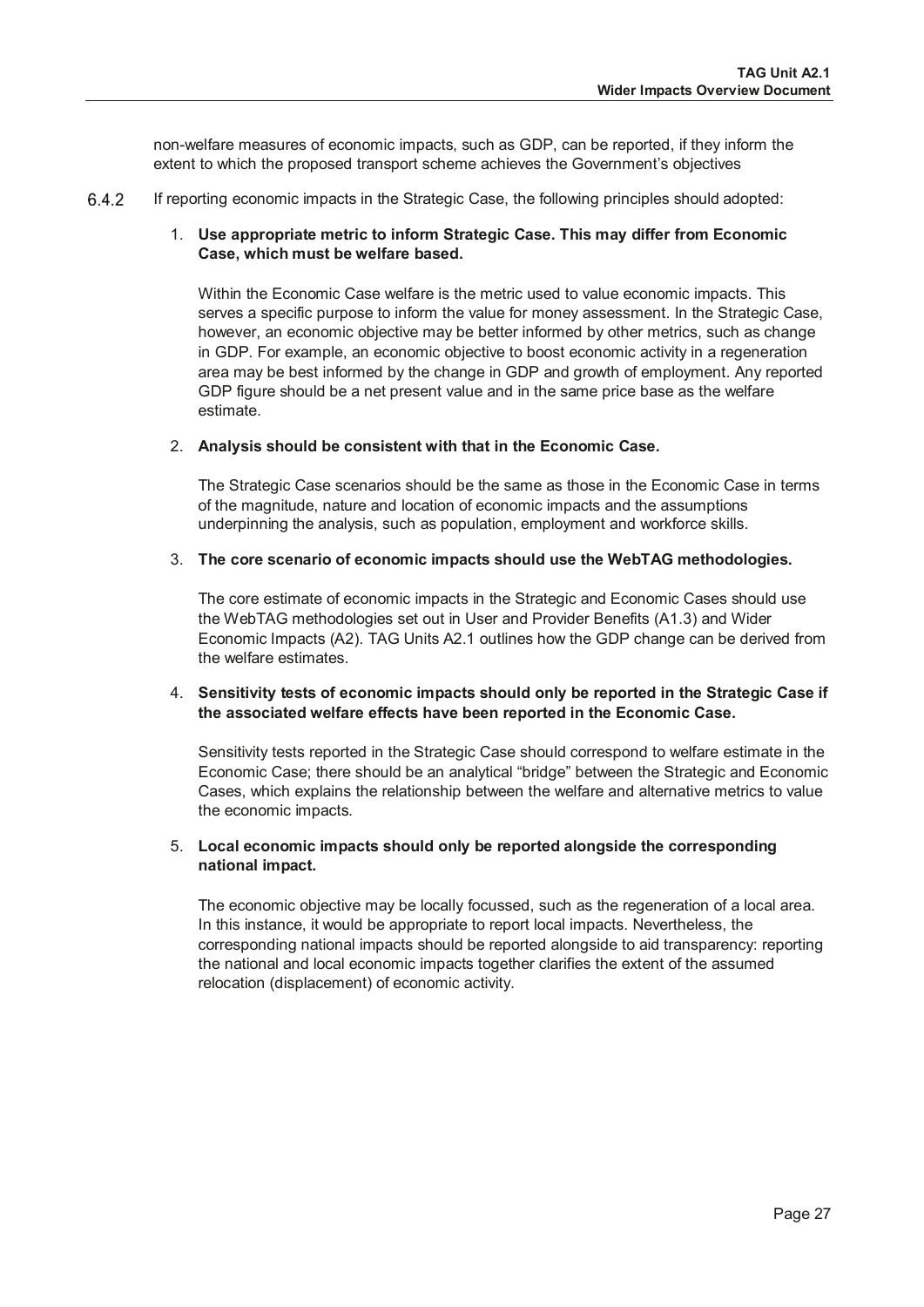## **7 References**

Arnott, R. J. & Stiglitz, J. E. (1981), "Aggregate Land Rents and Aggregate Transport Costs," Economic Journal, Royal Economic Society, vo. 91 (362), pages 331-347, June

HMT, "The Green Book", (2013), https://www.gov.uk/government/publications/the-green-book-appraisaland-evaluation-in-central-governent

Venables, A., et al, (2014); "Transport investment and economic performance: Implications for project appraisal" https://www.gov.uk/government/collections/transport-appraisal-and-strategic-modelling-tasmresearch-reports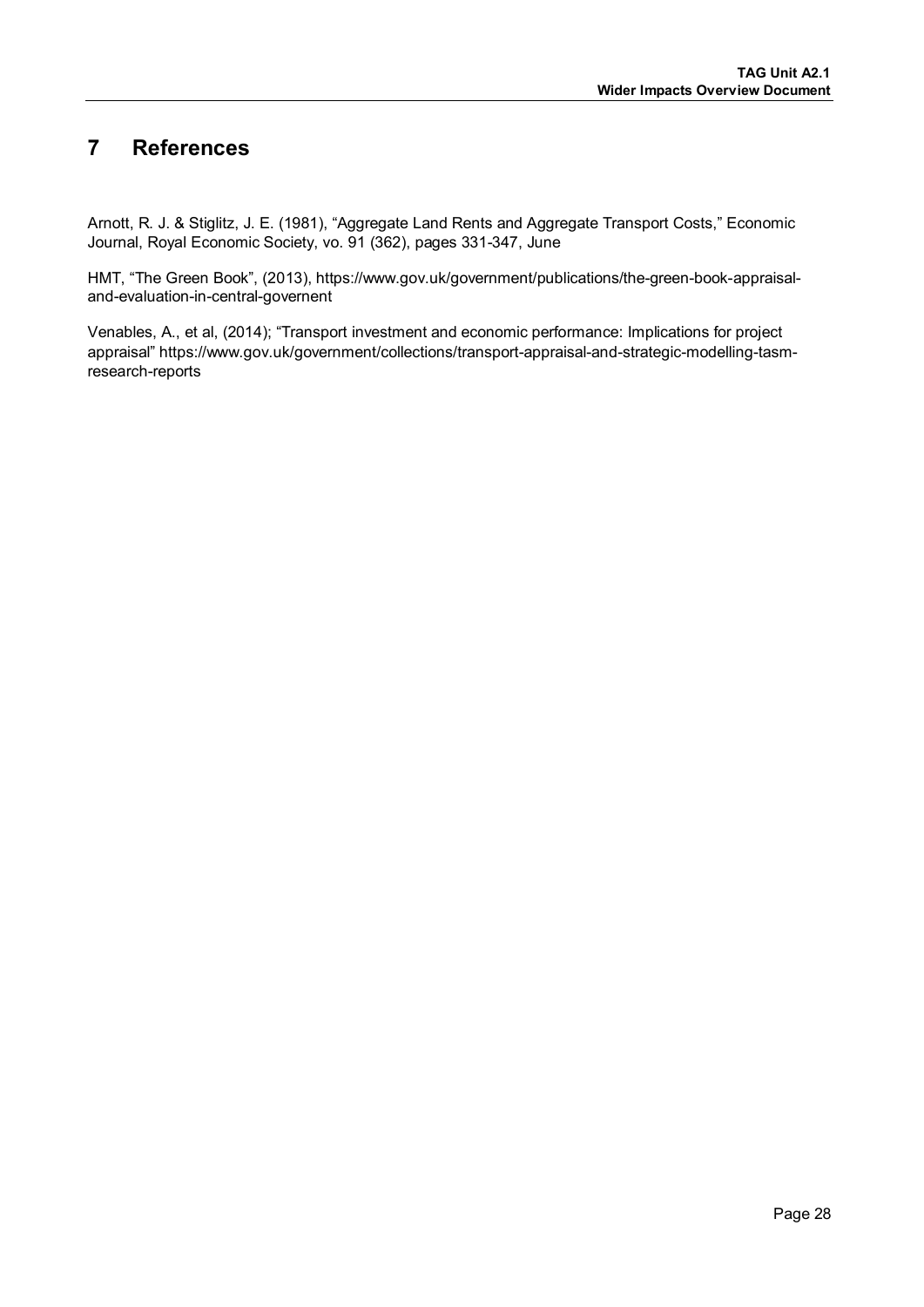## <span id="page-30-0"></span>**Annex A Glossary**

- Additionality the extent to which local economic performance impacts are additional at the national level, gross and net effects respectively. Impacts of Government interventions are described as 'additional' if the net increase in economic performance takes into account deadweight, displacement andleakage.
- Additionality models Models estimating the impact of transport schemes on net economic performance by calculating the private benefit then adjusting for deadweight, displacement, leakage and multiplier effects.
- Agglomeration this represents one of the mechanisms by which transport schemes can boost social welfare by raising the productivity of businesses due to better links to other businesses and sources of labour.
- Central approach recommended methods to appraise the economic performance impacts of transport schemes detailed in Units XX of WebTAG.
- Closure rules assumptions applied to supplementary economic models in order to impose supplyside constraints (e.g. assuming a transport scheme has no impact on total employment).
- Deadweight this describes the situation in which a rise in economic performance is expected to occur in both the do-something (within-scheme) and the do-minimum (without-scheme) scenarios.
- Dependent developments developments which are expected to gain planning permission in the do-something (with-scheme) scenario but not in the do-minimum (without-scheme) scenario.
- Displacement the extent to which economic activity is relocated from one area to another. Displacement can occur in labour, capital and product markets.
- Economic performance this refers to the level and/or growth of economic activity in an area. This includes metrics such as employment, investment, productivity and output.
- Econometric model Models to estimate the impact of transport schemes on economic performance based on empirical relationships between economic performance and accessibility.
- Gross domestic product (GDP) this is a measure of the value of goods and services produced in an economy within a specific time period. This is measured in market prices.
- Gross value added (GVA) this is a measure of the monetary value of goods and services produced in an area, industry or sector of an economy. GVA is equal to gross domestic product (GDP) minus taxes on products plus subsidies on products. This is measured at factor costs.
- Investment and Employment effects changes in the level and spatial distribution of investment and employment resulting from a transport scheme.
- Land use change refers to changes in the purpose and/or intensity of usage.
- Land use transport interaction (LUTI) models Models estimating the impact of transport schemes on economic performance, taking into account the interactions between the real economy and the transport network.
- Leakage this describes the extent to which an increase in economic performance falls outside the target area of the scheme.
- Movement to more productive jobs this represents the increase in tax associated with jobs relocating to more or less productive areas as a result of transport improvements.
- Multiplier effects this describes the extent to which an increase in economic performance is propagated into a larger impact as a result of increased supply-chain and consumer spending.
- Productivity impacts the impact of transport investments on the efficiency with which the factors of production (such as land, labour and capital) are used in the production process: productivity may increase because either fewer factors of production are required to produce a unit of output or there is a reallocation of the factors of production towards higher value added activities.
- Social Welfare a measure of the overall wellbeing of society taking into account economic, social environmental considerations.